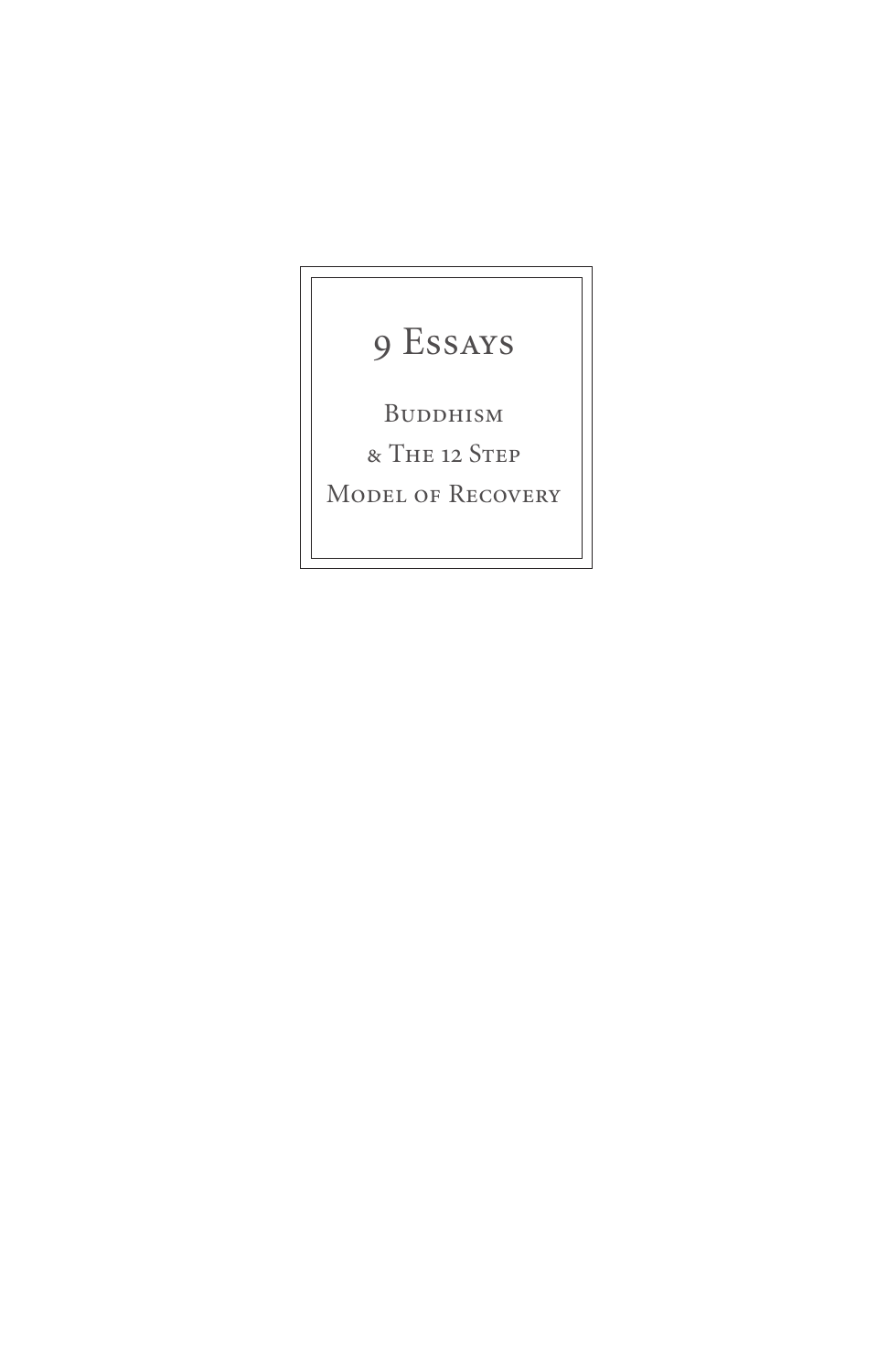These essays have grown from the Meditation and Recovery group which began meeting weekly at the San Francisco Zen Center in 2000.

As we have studied the Steps and Buddhism together, sometimes from one perspective, sometimes from the other, our collective experience and wisdom has grown. Each time we have read and discussed the Steps---or the Four Noble Truths or the precepts or the concept of no-self---a bit has been added to our understanding.

Although these essays have been written by one person, they represent the experience, strength and hope of many.

The structure of the group has changed as well. As of this writing, we begin with a short reading on some aspect of meditation. These writings come from a variety of Buddhist teachers in many of the traditions. There is then a short meditation instruction, followed by twenty minutes of silent sitting. We introduce ourselves and the speaker of the week shares for about 20 minutes. (When the group first began, the author led each week. Over the years, a number of others have been invited to be regular leaders of the group. The criteria for leading are five years in a Twelve Step program and having taken Buddhist precepts.) The floor is then opened for discussion for another twenty or twenty-five minutes and we end with a final five minute meditation and offering of merit. The meeting lasts for an hour and a half.

This information is included for those who may wish to start their own groups. The format is, of course, flexible and should be responsive to the needs of the members.

It is also for this reason that we have decided to make these essays available---as a beginning text for those wishing to explore the connection between practice and recovery.

In accord with the traditions of anonymity in Twelve Step programs, the author remains unnamed. And in the spirit of gratitude which marks both paths, these essays are offered to anyone who has use for them, without copyright. They may be distributed free of charge. Our only requests are that the attribution to the San Francisco Zen Center remain, that this introduction be included and that copies not be sold for profit.

*May All Beings Be Happy*

*san francisco zen center, august 2006*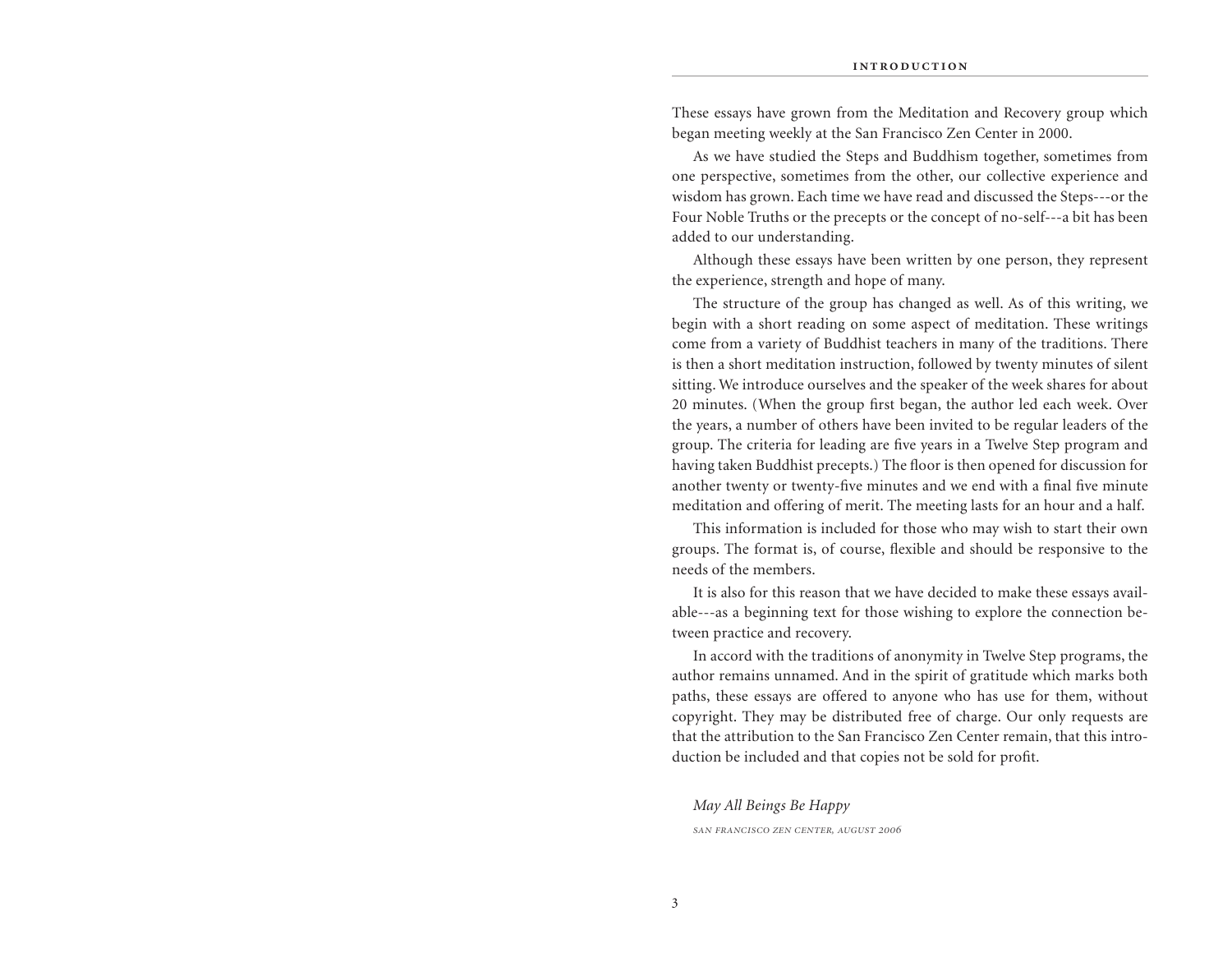### **STEP ONE**

# *"Admitted that we were powerless over alcohol and that our lives had become unmanageable."*

[These essays refer to alcohol, alcoholism and alcoholics for reasons of brevity and not to exclude other addictions from consideration. also because alcoholics anonymous is the original program from which all other twelve step groups derive.]

One of the definitions the dictionary gives for the word admit is "to allow entry." In Step One we allow, or begin to allow, into our consciousness the fact of our powerlessness over alcohol. This essay will suggest a way of looking at powerlessness that will be developed further in the following essays.

Powerlessness can be defined as that state in which something (alcohol in this case) has become the controlling fact in a person's life, the pivot around which all other aspects revolve, often in spite of his or her intentions to the contrary. When we are active in our addiction, alcohol has become the prime mover in our lives. Our thoughts and behaviors are all about getting it, using it, craving it, recovering from the effects of it, hiding our use of it, lying about it, planning when we can use it next. We arrange the rest of our lives around it, often sacrificing everything else to be able to drink: our families and friends, our time and money, our health, our work and our pleasure. Functionally, alcohol has become our higher power, our god—and a malevolent one.

And mostly, we are not willing to acknowledge the scope of our enslavement. Even when we admit the possibility that we are alcoholic, we can continue for a long time to tell ourselves that we are "functioning alcoholics" or "maintenance drinkers." And perhaps we are, for a while. But we usually are not willing or able to face the full cost of our addiction. In other words, we can admit (almost) that we are powerless; but are not willing to admit that our lives are unmanageable. Eventually, though, even this level of control erodes.

Unmanageability comes when drinking has made other aspects of our lives not only difficult, but impossible. It is when we find ourselves doing (or not doing) those things we believed we would never do: missing work, drinking in the morning, losing entire days to drinking, passing out and drinking again, destroying relationships and on and on and on. Our nevers have become not-yets; and our not-yets have become horrible realities. This is the incomprehensible demoralization of which the AA literature speaks.

We are no longer anything but functions of our addiction, shattered selves dancing attendance on alcohol.

> [The nature of the self and its transformation is the basic teaching of buddhism. in a very real sense, this is also the concern of the steps—a careful and systematic deconstruction of the alcoholic self and its rebuilding based on different assumptions, reactions, core values and relationships. this will become more clear as we continue to explore the steps.]

None of us starts out with the intention of destroying our lives though alcohol. For most of us, drinking begins as something else: something we do for fun, or to fit in, or because it makes us feel good. Or drinking is actually a survival strategy, delivering us from life situations which are too painful to be faced, especially without other tools for coping. (Some of us can say, quite honestly, that drinking saved our lives.) But it does become, sooner or later, an analgesic for suffering, And, paradoxically, at some point the drinking is what we do to blot out temporarily the suffering caused by the drinking. The fear of suffering is ultimately more terrible than the suffering itself. As Bill W says in the *Twelve Steps and Twelve Traditions*:

*" … our lives have been largely devoted to running away from pain and problems. We fled from them as from a plague. We never wanted to deal with the fact of suffering. Escape via the bottle was always our solution."*

The fact of suffering is the central teaching of Buddhism. In the Buddha's first sermon after his awakening he spoke about suffering, its origin and its ending. The first two of the Four Noble Truths are particularly pertinent to the discussion of Step One:

*"This is the noble truth of suffering: birth is suffering; aging is suffering; death is suffering. Sorrow, lamentation, pain, grief and despair are suffering. Association with what you dislike is suffering; separation from what you like is suffering. Not getting what you want is suffering. The five aggregates* [which constitute the person and are form, feeling, perception, formation and consciousness] *affected by clinging are suffering.*

*"This is the noble truth of the origin of suffering: it is desire* [literally "thirst"] *which gives rise to fresh birth, bound up with relish and passion, running here and there, delighting in this and that;* 

4 5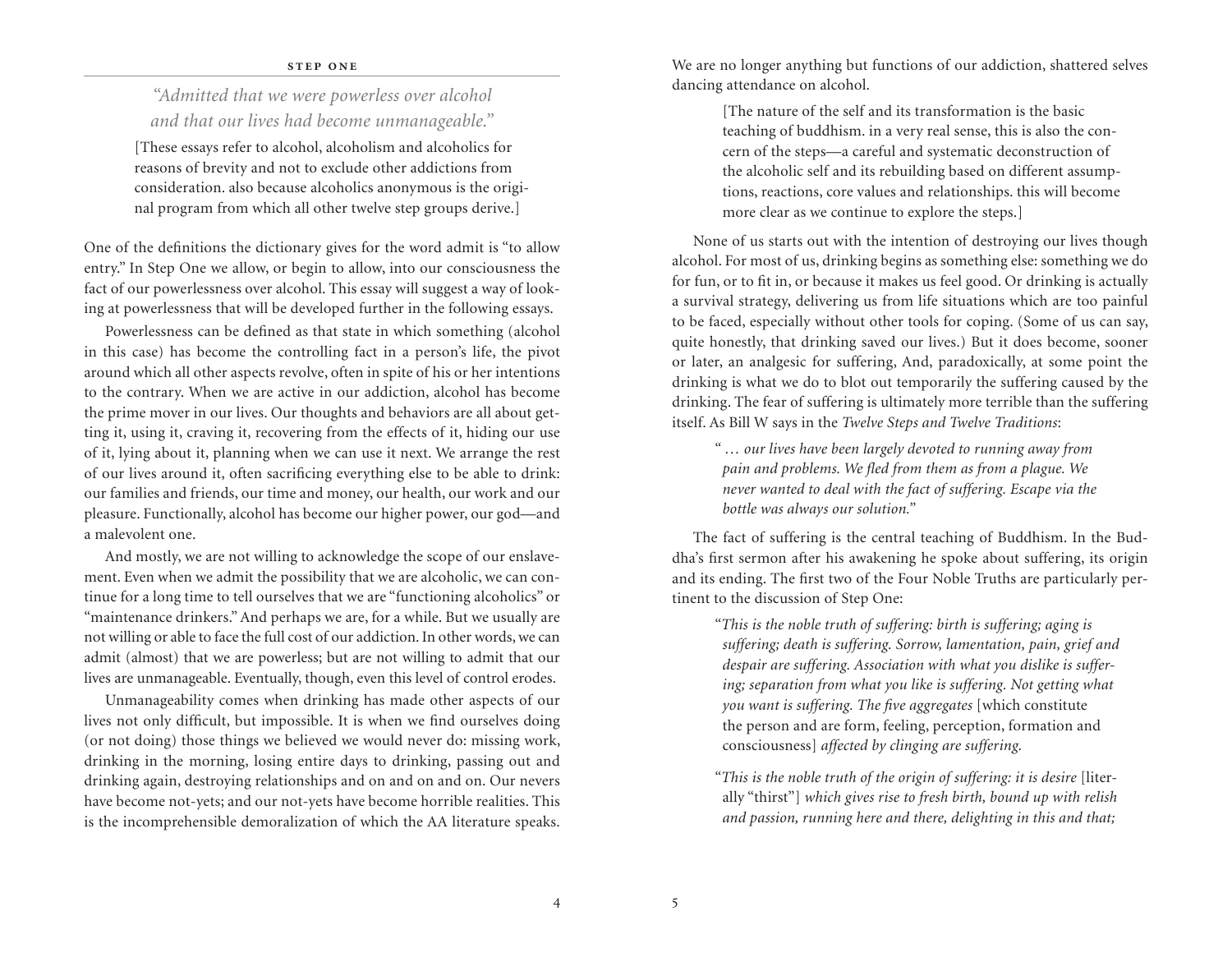*in other words, sense desire, desire for existence and desire for extinction." (It is worthwhile noting that drinking till we pass out or go into blackouts is a sort of desire for extinction.)*

Something often heard in the rooms of AA is that we are drinking (or drugging, or eating or shopping or whatever) to fill a hole. This is sometimes described as a "God-shaped hole" in us, and presumably in all human beings. However, Buddhism has rather a different take on this hole. While acknowledging that there is an acute sense of something missing in us, Buddhist teaching denies that this is actually so. Rather, that sense of loss is conditioned by and created by craving itself. So there is nothing that can truly fill that hole. Each new offering merely excavates it more deeply.

Its ultimate cause is ignorance of the nature of reality; and ultimately it is wisdom that can end it. This is wisdom in the sense of a knowing that is deeper than mere knowledge. It is direct experience that has been thoroughly digested until it has become an automatic response of the mind. And wisdom in this case is the recognition of the identity of craving and suffering. It is not that craving leads to suffering; rather that the two are functionally the same. This is the great gift that alcoholism and addiction confer on us. The suffering of craving is raised to such a high pitch that it becomes impossible to ignore. Many who are not addicts or alcoholics can continue in a state of low level anxiety and dis-ease for their entire lives without ever having a clue about its cause.

The initial teaching of both Buddhism and the Steps is recognition of the reality of suffering in our lives. As long as we are not willing or able to admit this, pretending to ourselves and others that things aren't really that bad, there is no possibility for action.

It is only when we become open to the full fact of our suffering (that we are helpless drunks, that old age, sickness and death really do apply to us too) that it is possible to admit hope for healing as well.

In AA this admission is generally called hitting bottom. This phrase is evocative in that it describes coming to a dead halt. To stopping somehow in our tracks. This is what happens to us in moments of great surprise or shock. The mind for an instant undergoes a drastic shift in perspective—rather like looking out your window in the morning, expecting to see your neighborhood, and coming face to face with Oz or Mars. So we are brought somehow, by some circumstance in our lives, to a halt. And if, through luck or grace or karma we can stay there for a moment and not deny what we have seen (the wrecked landscape of our life), we have a chance to seek out change.

These moments can be terrifying and it is not surprising that many of us immediately close the door on them. Perhaps they will come again. Perhaps we will need many such moments before we can somehow find the courage to face the fact of our suffering. Many alcoholics are never able to do this and face instead "the gates of insanity and death."

This moment of stopping is akin to the moment of awakening—in Zen parlance, going beyond delusion and enlightenment—the moment when we face reality unclouded by our conceptions. It seems that for most of us such moments come only under great duress. This is what Bill W calls "ego collapse at depth" in his letter to Carl Jung. It is the experience of having tried every maneuver we can think of to escape the inescapable. The great awakening is in a sense the moment of greatest failure and defeat.

Step One contains the entire program in a very concise form. By identifying our suffering with our craving for alcohol, it shows us both the cause (and by extension) the cure for it. The rest of the steps simply (but not necessarily easily) work this out to the logical end. In Buddhism, the symbol of awakening is the lotus because it grows up from muddy water into the light and the air. And so for us, our regeneration can only begin when we have thoroughly known what lies at the bottom and most dark place in our lives. This is the wisdom of the first step. *sFZC* | 2005

### **step two**

# *"Came to believe that a Power greater than ourselves could restore us to sanity."*

This Step can seem a formidable barrier to anyone who is unable or unwilling to accept any concept of God or spirit or anything smacking of the supernatural. Getting caught in questions and demands for certainty can stall us for a long time, perhaps forever. This difficulty can be seen as lying at least partially in the realm of definition: "What is a higher power? What is sanity? What, for that matter, does it mean to believe?"

The problems multiply as the thinking grows more circuitous: "Is the higher power God?

Whose God? What is God like? If I have my own conception of God, as the Big Book suggests, isn't that merely my imagination—and how can I be 'saved' by something I make up? And what about this sanity? How can I be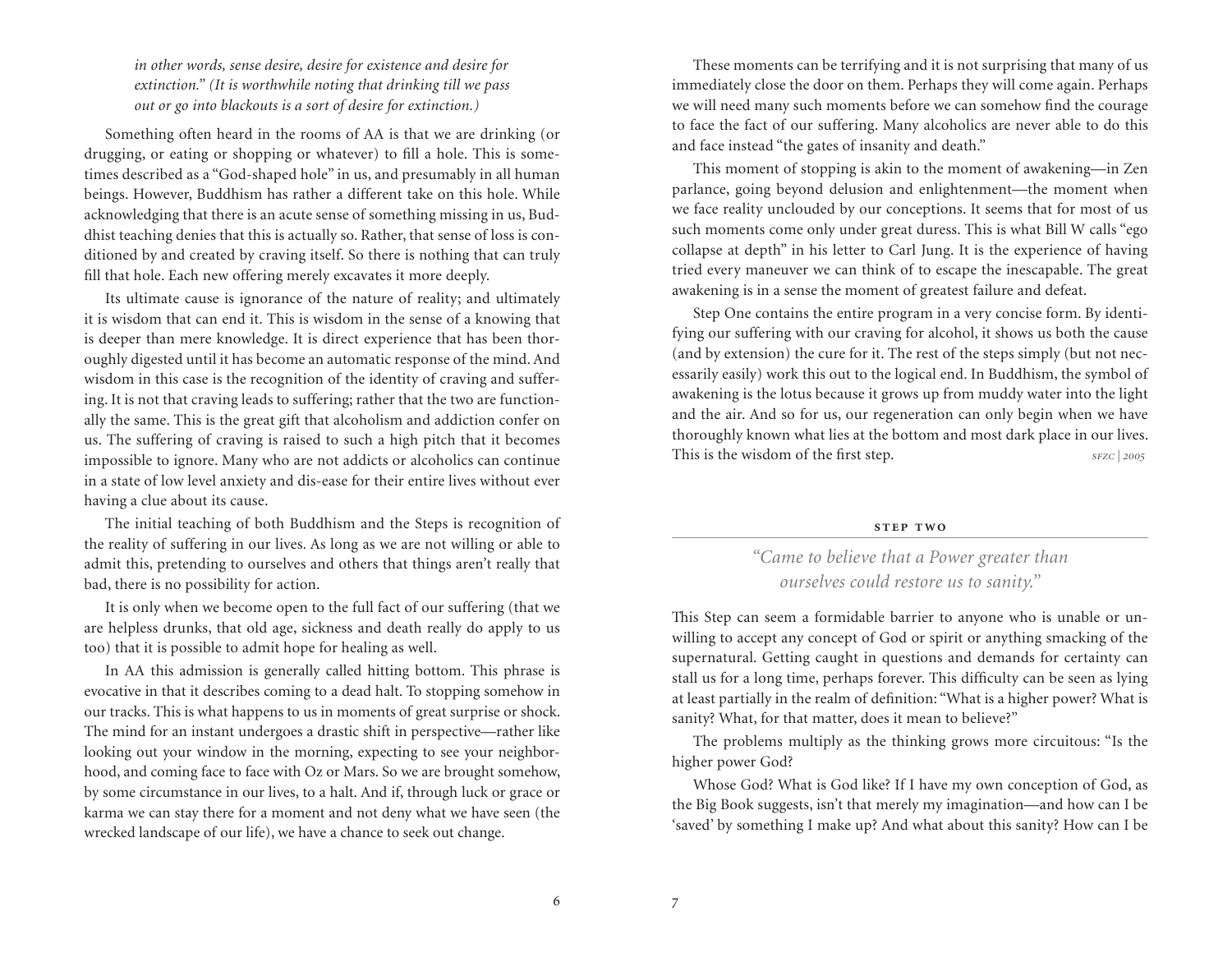restored to a state I don't think I ever experienced before? And whose version of sanity? AA's? And if I accept AA's version of sanity, does this mean I'll be brainwashed into an AA zombie?

Actually, I don't think I should even *consider* believing such a proposition until it is intellectually coherent and understandable, until I can give it my complete rational assent."

None of these questions is stupid or unimportant and they will bear coming back to. But when we first hear this Step and consider its possibilities and ramifications for our lives, they need to be set aside. If we are desperate enough even to consider the Steps as a means of saving our lives, we must be willing to grasp them whole. If we wait until we have worked out the philosophical questions to our satisfaction (which is, of course, rather difficult to do drunk) we may well die before coming to any answers.

In the early scriptures the Buddha offers a metaphor:

*Suppose … a man were wounded by an arrow thickly smeared with poison, and his friends and companions brought a surgeon to treat him. The man would say: "I will not let the surgeon pull out the arrow until I know the name and clan of the man who wounded me; whether the bow that wounded me was a long bow or a cross bow; whether the arrow that wounded me was hooftipped or curved or barbed." All this would still not be known to that man and meanwhile he would die.*

The Buddha is talking about accepting the teaching on suffering and its ending; but the metaphor is apt for the Steps as well.

Perhaps a way out of the philosophical labyrinth is to work with Step Two's function, rather than try to define its terms. To do this we need only attempt the tentative, experimental belief that healing is possible and we neither can nor have to do it alone. If we approach this step as an experiment we may save ourselves both time and grief. And we can always have our misery back if we wish.

We might observe how well this proposition works in our lives when we determine to act as if it could be so, with a willing suspension of disbelief. This is certainly in line with the Buddha's suggestion to examine his teaching for ourselves and only accept it if it works:

> *Do not be satisfied with hearsay or with tradition or with legendary lore or with conjecture or with logical inference or with weighing evidence or with liking for a view after pondering over*

*it or with someone else's ability or with the thought "The monk is our teacher." When you know in yourselves: "These things are wholesome, blameless, commended by the wise, and being adopted and put into effect they lead to welfare and happiness," then you should practice them and abide in them …"*

Another barrier to acceptance of Step Two is the idea that while it may work for other people, it certainly can't work for me. This proposition can be held either positively or negatively. Positively, we can tell ourselves "I am too different or special or too smart or sophisticated or self-sufficient or independent for AA. And anyway, I'm not a joiner." Or we can tell ourselves "I'm too bad or far gone or undeserving or stupid or unworthy for AA. And anyway, I'm not a joiner."

As Bill W writes in *Twelve Steps and Twelve Traditions*:

*We have not once sought to be one in a family, to be a friend among friends, to be a worker among workers, to be a useful member of society. Always we have tried to struggle to the top of the heap, or to hide underneath it.*

Why do we do this? Why do we so sabotage ourselves by accepting these delusions? The origin may be impossible to know (and is at least beyond the scope of this essay); but for most of us the mental attitudes and behaviors have been put into place, perhaps unconsciously, long ago—usually to defend ourselves from real or imagined dangers. The idea that we are either too good or too bad to mix on an equal basis with others has the function of separating us from the company of those we have come to see as threats.

It is very useful to employ the experimental mode here, noticing how these beliefs function in our lives without judging them. It is this mode which can allow us both to see more clearly the engine of our behavior and to keep the distance necessary not to become overwhelmed and drawn back into the old belief system. (These are beliefs and it is useful to acknowledge that in Step Two we are trying to exchange one belief system for another.)

淼

In spite of the above, it isn't entirely unprofitable to look at the terms used in the Step. To find some equivalents in Buddhist language and practice won't be very difficult. Perhaps rather than speak of a "higher" power, we might do better to think in terms of a deeper or broader power in that we are not giving ourselves over to some deity or something somehow more real, or of greater intrinsic value than ourselves.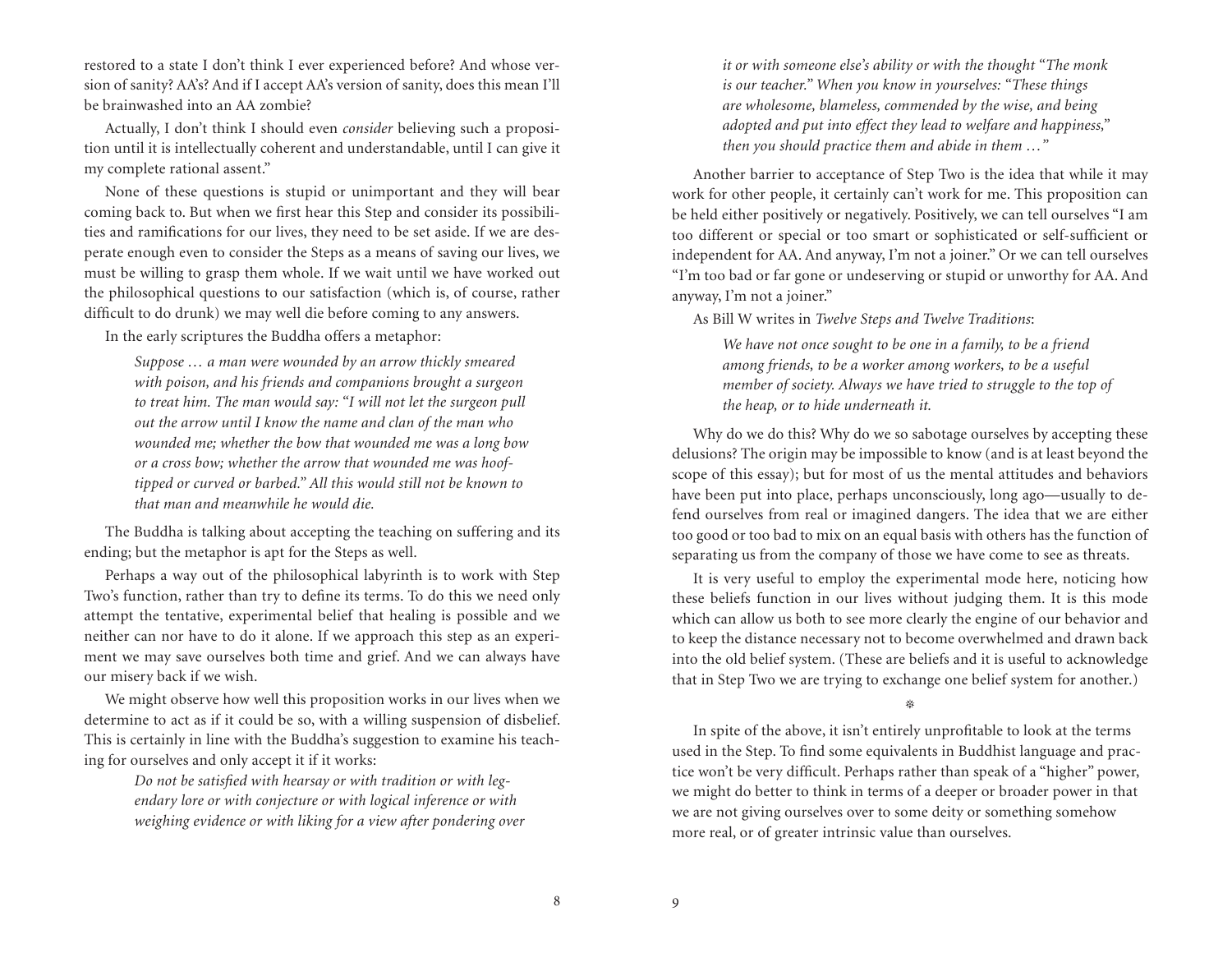[This might also be a good place to interject a definition of power as some agency capable of effecting change. The particular power we invoke in this Step is one that can, initially, change our behavior (i.e. drinking) and ultimately change us in fundamental ways.]

In Buddhism this broader power can be our vow to make the effort to live in awakening for the sake of all beings. (It may seem obvious, but it's worth remembering that "all beings" includes ourselves.) This is what is called the bodhisattva vow. The bodhisattva is one who, rather than seek his or her own private salvation (which is ultimately a delusion anyway), resolves to remain in the world of suffering to be of service. [The word bodhisattva is a compound of two Sanskrit words meaning 'awakening' or 'enlightenment' and 'being.'] This is an understanding of spirituality which does not aim at the perfection of the self. One of the mistakes that many of us make is treating ourselves, our lives as projects, as works to be accomplished. This vow can free us from this sort of spiritual greed and unrealistic expectations of perfection.

Another possible understanding of the saving power can be something like what is sometimes called Buddha nature. Suzuki Roshi called it Big Mind. Another expression of this is "original face"—as in the Zen question "What is your original face before your parents were born?" This is the matter stated positively. A negative statement of the same understanding is emptiness, in part understood as the interdependent and unfixed nature of reality. Which terms we use can be largely determined by our basic turn of mind or by the situation.

Or this power can be something as undefined but deeply felt as the process of our own recovery. We can try being comfortable with our own ignorance. The 10th century Chinese Ch'an master Dizang said "Not knowing is most intimate." If we do not know, we are open to learning, open to experimenting and open to not characterizing our experiences as successes or failures. They all contribute information. This experimental mode of holding our higher or deeper power loosely can offer us a great deal of freedom. To be relieved of the bondage of needing to know can be a wonderful relaxation, in its original meaning of "to loosen."

As regards this return to sanity, some of us must wonder how we can be returned to a state we don't believe we ever inhabited in the first place. Another possible way to consider this is that what we are returned to, or rather what is returned to us, is our potential. Alcohol robs of us everything we have—most terribly, hope. It destroys our belief that things can change, that we can change, at least for the better.

It is a fundamental tenet in Buddhism that every being has the capacity for awakening, no matter how obscured at present. Perhaps this return to sanity is simply (or not) a return to this potential, to the place we started from, going back as far as we need to. Every infant, every child exhibits the potential for awakening and a natural movement towards trust and love.

Returning to this Edenic state is, of course, neither possible nor desirable. Innocence must be tempered by experience to be of use in the world. But knowing that the potential for awakening is not dead in us is a sort of return to our basic sanity. The word sanity literally means health. The word health comes from the word "wholeness." This wholeness is the completing of a circle and this circle we complete is a circle of hands. In Zen, it is said that the teaching passes from "warm hand to warm hand."

And with this, we have come full circle to the original premise that healing is possible and we neither can nor have to do it alone. This is enough perhaps not even a belief yet, but a hope—to get us going. *sfzc | 2005*

### **step three**

# *Made a decision to turn our will and our life over to the care of God as we understood Him.*

In Step Two we became willing to consider the possibility that we could be restored to sanity by a power greater than ourselves. We undertook this as an experiment, on a trial basis, all down payments returned should we decide we didn't like what we got. We saw that it was not necessary to define too closely or too narrowly the nature of that higher (or broader or deeper) power or even to have too precise an idea of what sanity is. Step Two was basically an exploration of new territory.

In Step Three, we are encouraged to go further by making a decision. The word "decide" literally means "to cut off." In this Step we are cutting off an old way of life and of thinking that was leading us to death. Obviously, such a transformation does not occur at once by a single act of will. We will have to decide again and again, often many times a day, to choose the difficult path of healing over the slide into oblivion. As odd as it may sound to the non-addict/alcoholic, this is not always an easy or obvious choice. It requires a sustained effort which sometimes seems more than we can make. And yet, aided by the Steps, our sponsors, our friends in recovery, by meetings and our spiritual practice, we continue.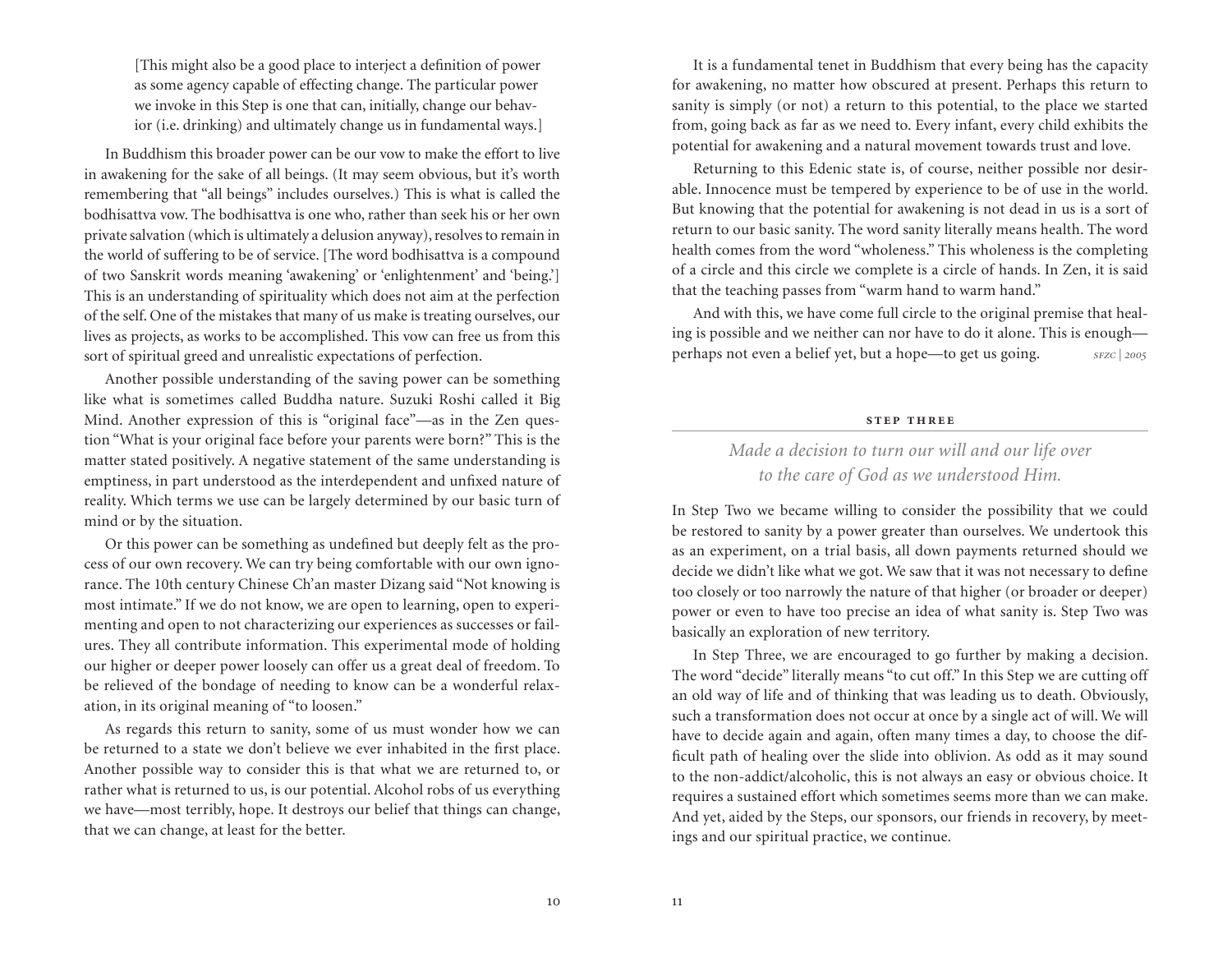We also cut off the idea that we can go back, that somehow we can make the old way of life work. This is an idea that we looked at in Step One when we admitted our powerlessness over alcohol. And we cut off the idea that alcohol can offer us refuge from our pain. This is a seductive voice that will speak to us from time to time, perhaps for a long time after the last drink.

In Buddhism, we go for refuge to the Three Treasures: to the Buddha, the Dharma and the Sangha. In language that is perhaps more accessible to the non-religiously minded, we can offer the following meanings:

> The Buddha is that basic ground of sanity we discussed in Step Two, the potential for awakening shared by every living being.

> The Dharma is simply the way things are. The way things are as opposed to the way we want or imagine or fear things are. More specifically, the Dharma is the teaching of Buddhism which leads to awakening and liberation.

> The Sangha, which was originally understood as the community of ordained men and women, is basically a group of drunks. It is all of those who practice the way with us. In his play "No Exit" Jean Paul Sartre writes "Hell is other people." In Buddhist practice and in recovery, other people are our only way out of hell.

In the Third Step prayer, we ask to be relieved of the bondage of self. This can take on many meanings. One is choosing freedom from fixed ideas of who we are, and who we can become. It means giving up the illusion of control (moment by moment, event by event) and, more importantly, giving up our fixed patterns of behavior and thought. It means returning to the place of notknowing. For most of us, what we "knew" was that disaster was imminent, life was a long exercise in agony and defeat and that nothing we could do would change that. Not-knowing can serve as an antidote to such thought patterns.

There is an old Zen story that illustrates this:

*A monk asked a Zen master: "What shall we do when the 100, the 1000, the 10,000 things come towards us all at once?" The teacher replied: "Just don't try to control them."*

This is just as difficult as it sounds. And we will not become adepts at letting-go and not-knowing quickly, without practice. But we can begin by experimenting with our behavior. If we are accustomed to assuming the worst of any situation, we can make a conscious decision to try out something different. For example, walking into a room full of strangers, we can ask ourselves "How would I behave if I assumed that everyone in this room was disposed to like me?" What new behavior will this elicit from us? And what will be the results? This is a very practical experiment in letting go of the bondage of self.

It is also worth noting that "turning over" can be a very physical thing. We all store our fears and disease in our bodies. Sometimes just taking a couple of deep breaths when we are disturbed and saying to ourselves "Let go" will be enough to change our response. The practice of bowing, of offering incense, of working or walking with mindful attention is also a physical practice of the Third Step, as is meditation.

These practical considerations are not meant to overshadow the "spiritual" dimension of Step Three. [Although in Buddhism it is not quite correct to use the word "spiritual." This implies a breach between the spiritual and the mundane, the phenomenal and the numinous. In a Buddhist understanding, reality is not so divided, but rather all of a piece. There is nothing that is hidden. The real can be compared to a Mobius strip: there is only surface; and while part of it may be turned away from us at any time or we from it, it is always available. However, we seem to be stuck with the word "spiritual" for want of a better one.] We often hear alcoholism spoken of as a spiritual disease. This is because it destroys us spiritually. But it is also because alcoholism has at least a part of its origin as spiritual longing.

In his letter to Bill W, Carl Jung wrote:

*"[the] craving for alcohol was the equivalent, on a low level, of the spiritual thirst of our being for wholeness, expressed in medieval language: the union with God" and "…'alcohol' in Latin is spiritus, and you use the same word for the highest religious experience as well as for the most depraving poison."*

We crave transcendence. As limited human beings, we imagine and long for a state beyond our mundane selves that is inclusive, luminous and peaceful. We want to break the prison barriers of our small self. There are many ways people have sought to do this throughout history and alcohol use is one of them. For us, however, alcohol becomes another, even more dire prison. And the blackout, the passing-out is a negative or shadow transcendence. In fact, it is a rehearsal for death that so many of us crave towards the end but lack the courage to embrace deliberately or somehow find the strength to resist. Only a spiritual awakening can offer us the real thing. And it may, when it comes, be quite other than we had imagined. For how can we, in the darkness of our despair, have any real idea of the light?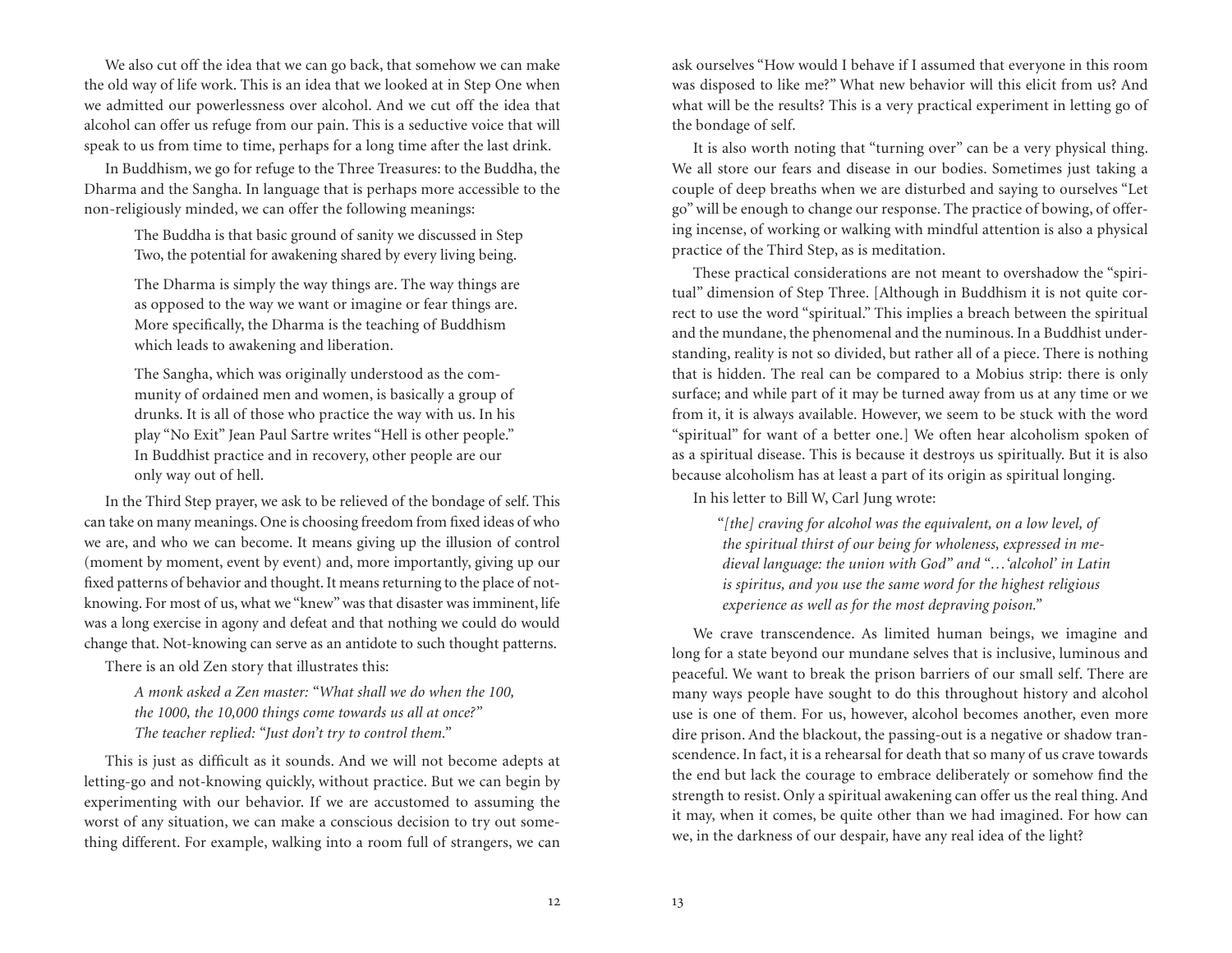One of the ways we search out transcendence and enact the Third Step is meditation. In meditation we take on the posture (both physical and mental) of awakening. And it doesn't matter if we are sitting in perfect full lotus or on a chair or even lying down. The Buddha spoke of four noble postures: standing, sitting, walking and lying down. It is the intention and the attention that matters. In meditation we are giving ourselves over to the process of awakening. [It is worth noting here that the word usually translated as "enlightenment" might more accurately be translated as "awakening." The former gives the impression of some grand, cosmic opening available only to the few. Awakening is an ability inherent in everyone.] When we sit, we assume the body of the Buddha, the awakened one. We make a decision to investigate this life, and we turn ourselves over to whatever we discover which cannot be imagined ahead of time or controlled. Meditation is always an experiment and a surprise. We just let go, sit down for the ride and observe the scenery of the undiscovered country of the self.

Finally though, the Third Step requires faith. This is true both for the believer in a personal God and for the Buddhist who doesn't acknowledge one. To believe that we can be restored to sanity by entrusting our lives to the process of recovery or awakening, to our essential Buddha nature or to the bodhisattva vow can be daunting. It can seem equivalent to throwing away the oars and letting the river take us where it will—never mind that we were always rowing ineffectually against the current.

Faith, though, is an attitude of mind rather than a belief in a specific set of propositions. It can be entered into experimentally with the assurance that others have done so to good effect. And our faith, in the program and in practice, is one which can be verified by observing the lives of others who have undertaken the experiment. We can daily see many men and women whose lives have been changed for the better by doing so. All we have to do is admit the possibility that it will work for us as well. If someone we know has a headache, takes aspirin and reports that the pain is gone, we likely believe him. We have a pretty good idea that it will work for us as well, for after all the bodies of all people are pretty much alike. It is also true for spiritual maladies. We are all more similar than we are different and the way to health is the same for us all. Once again, the answer lies in looking to the function rather than the definitions. Step Three is a necessary, life-saving and effective movement towards spiritual health for everyone regardless of particular spiritual or religious belief or lack of it. *sFZC* | 2005

# *Made a searching and fearless moral inventory of ourselves.*

In Step One, we made an initial incursion into reality when we admitted the nature of our relationship to alcohol. We began examining our denial and magical thinking. In Step Four we further map the real geography of our lives beyond that single area (although, as we find, almost all parts of our lives have been affected by alcohol).

As we have been unwilling to confront the nature of our drinking, so most of us have been in denial about cause-and-effect. Although we would argue otherwise, our behavior has been marked by an inability or unwillingness to recognize that we too must suffer or enjoy the consequences of our actions.

Buddhism calls this cause-and-effect karma. The word itself in Sanskrit means "deed." In Buddhist understanding, it refers to volitional activity, acts that are preceded by will and that have consequences for the actor. These consequences can either be immediate and obvious [If I throw the glass against the wall, it will break.] or accumulative and subtle. The second sort is sometimes described as environmental karma—actions that create an atmosphere in our lives. For example, if I habitually tell lies, I come to live in a world in which nothing can be accepted as certain, no one can be trusted, I am constantly juggling my different versions of reality and no one else can believe what I say. If I am violent in word and deed, I attract violence to myself. On the other hand, if I behave in ways which are honorable, reliable and ethical, I attract other such people to myself. Obviously, this is not 100% true 100% of the time, but as a general rule of thumb, it can keep us out of a lot of trouble. (In one of the early scriptures, the Buddha is quoted as saying that only a Buddha can fully understand the workings of karma.)

So, in Buddhist terms, the Fourth Step is about acknowledging karma as the basic engine of our lives. And this in turn means acknowledging our own participation in the creation of our lives, for good or ill. When we take Step Four, we see that our actions have weight in the world, gravity and mass. What we do literally matters. We have often denied this, preferring to cast ourselves as victims, to absolve ourselves of responsibility for what we experience. Or we think that what we do doesn't matter because we don't matter. In a sort of reverse ego-mania, we negate our effect upon our own lives, on others and on the world. We are not accountable because we don't count.

There is an old Buddhist tale about a Zen master named Hyakujo. He would give lectures to the monks in his monastery and for several days no-

14 15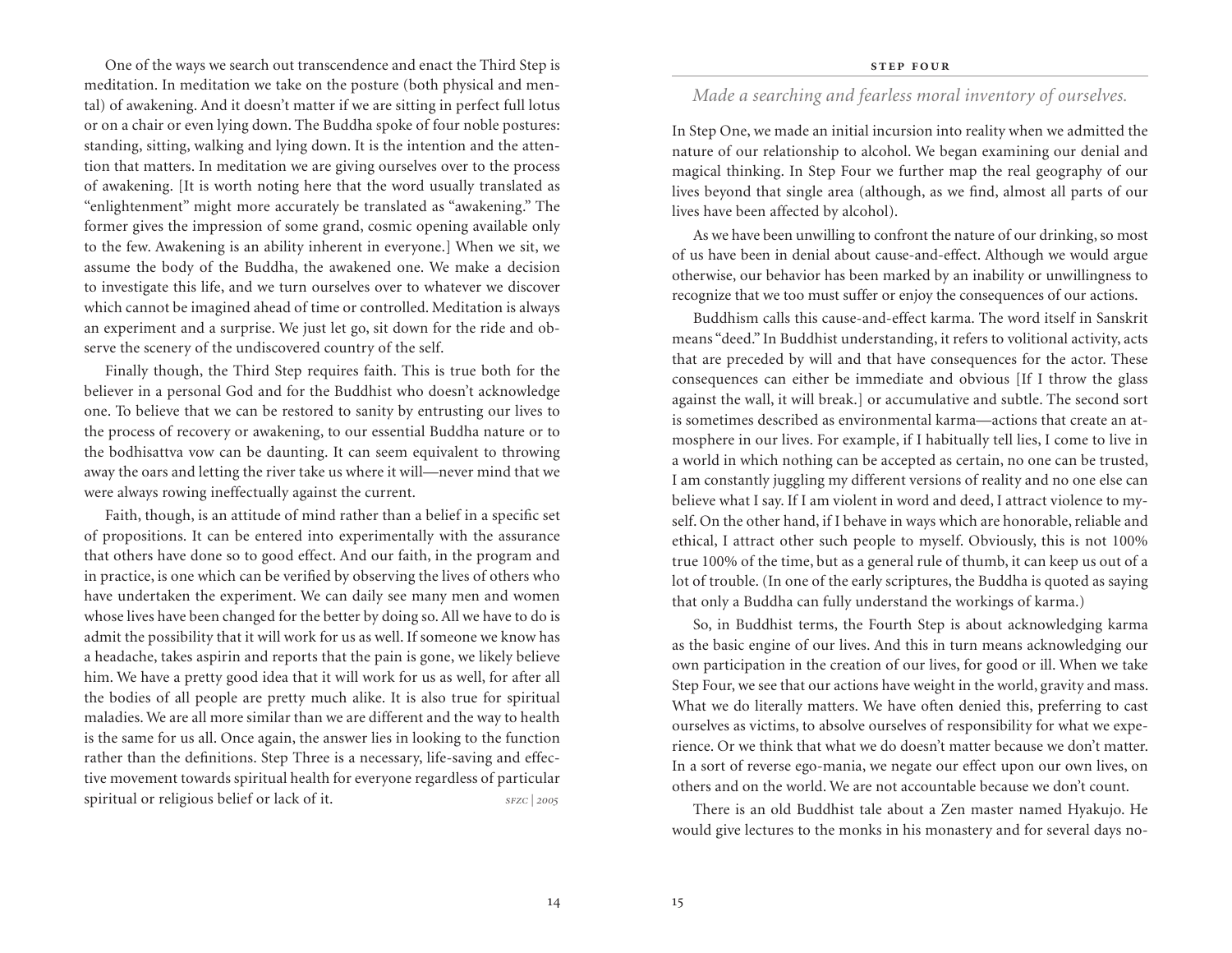ticed an old man in the back of the lecture hall. One day, after the lecture, the old man stayed and asked to speak with Hyakujo.

> He said, "I am not really an old man. I am a fox. In the past world system I was the abbot of this monastery and someone asked me, 'Is an enlightened person bound by cause and effect?' I answered 'No.' And for that answer I was condemned to the body of a fox for these past 500 lifetimes. Can you give me a turning word to release me?"

Hyakujo said, "Ask your question again."

The fox-man said, "Is an enlightened person bound by cause and effect?"

Hyakujo replied, "An enlightened person does not ignore cause and effect."

On hearing this, the old man was released from his fox body.

This story serves to illustrate the nature of karma—that our past actions are neither negligible nor deterministic. We create the environment of our present through our actions in the past, but we are free to choose our response to the current situation. The Steps teach us this as well: we are conditioned by our alcoholism and by the decisions we have made, but our future is not condemned to endless repetition. We can interrupt the pattern at any point by taking positive action: by admission of the nature of the situation to ourselves and to another, by redressing our misdeeds to the best of our ability, and by the decision (or in Buddhist language, the vow) to live differently in the future with the help of good spiritual friends.

燊

Having looked at the basic structure of Step Four, let's now examine the mechanics more closely. We are asked to take a "searching and fearless moral inventory." The language here may give us pause. For many of us, there have been years of nothing but self-loathing, failure and despair. Are we now being asked to add to the mire by making a list of our various moral crimes and failings? If Step Four is approached in this way, it is very unlikely to be helpful. Let's examine some other options for understanding it.

The word "moral" can be off-putting to some. It may suggest the avenging deity that many of us grew up with, ready to catch us in any transgression, more familiar with punishment than love and who expected no less than perfection from us. This probably does the God of Christianity and Ju-

daism a disservice, as this is certainly far from the understanding of the more spiritually sophisticated members of those communities. But, leaving aside a deity, what is a Buddhist understanding of the basis of morality? Without a God who determines right and wrong, how shall we judge our behavior?

In Buddhism, morality (or ethics, as it is usually translated) is one of the three foundations of practice, the other two being meditation and wisdom. It is impossible to practice the other two successfully when an ethical basis to one's life has not been established. If we are worried about being caught stealing money from our workplace, or cheating on our spouse, if our minds are full of hatred and envy and greed, we will not be able to gather the mind in concentration (which is meditation) or see into the nature of reality (which is wisdom). So ethical conduct is essentially pragmatic. It is the means to the end of awakening.

The Buddhist precepts can be seen as something like training rules and are intimately connected to the concept of karma: *if this is present, that arises; if that is absent, this does not arise.*

Buddhism employs two methods of training the mind through precepts, ways that aim at the same end, but come at it from different directions. The first, usually, but not exclusively, associated with the Theravada or Old Wisdom school works from the outside in. In this method, the practitioner undertakes to observe many, and often minute, directions, covering almost every aspect of his or her life. The awakening mind is thereby formed through behavior. This is not so very different from what we see in the AA slogans: *fake it till you make it; act as if; bring the body and the mind will follow*. Monasticism of all sorts (even in the supposedly iconoclastic Zen tradition) is based on this model. And it works. It works better for some than others, depending on personality; but it is a very effective path of transformation for anyone who can sincerely give him or herself to it. What is necessary is understanding the aim of the discipline rather than clinging to the rule as an absolute.

The other method of precept training is to treat the precepts as questions, or koans, to be continually held before us as something to be examined. In other words to work from the inside out. This direction is usually associated with the Mahayana or New Wisdom schools. In this tradition, most schools have some variation of the precepts as follows:

- • A disciple of the Buddha does not kill.
- A disciple of the Buddha does not take what is not given.
- • A disciple of the Buddha does not misuse sexuality.
- • A disciple of the Buddha does not lie.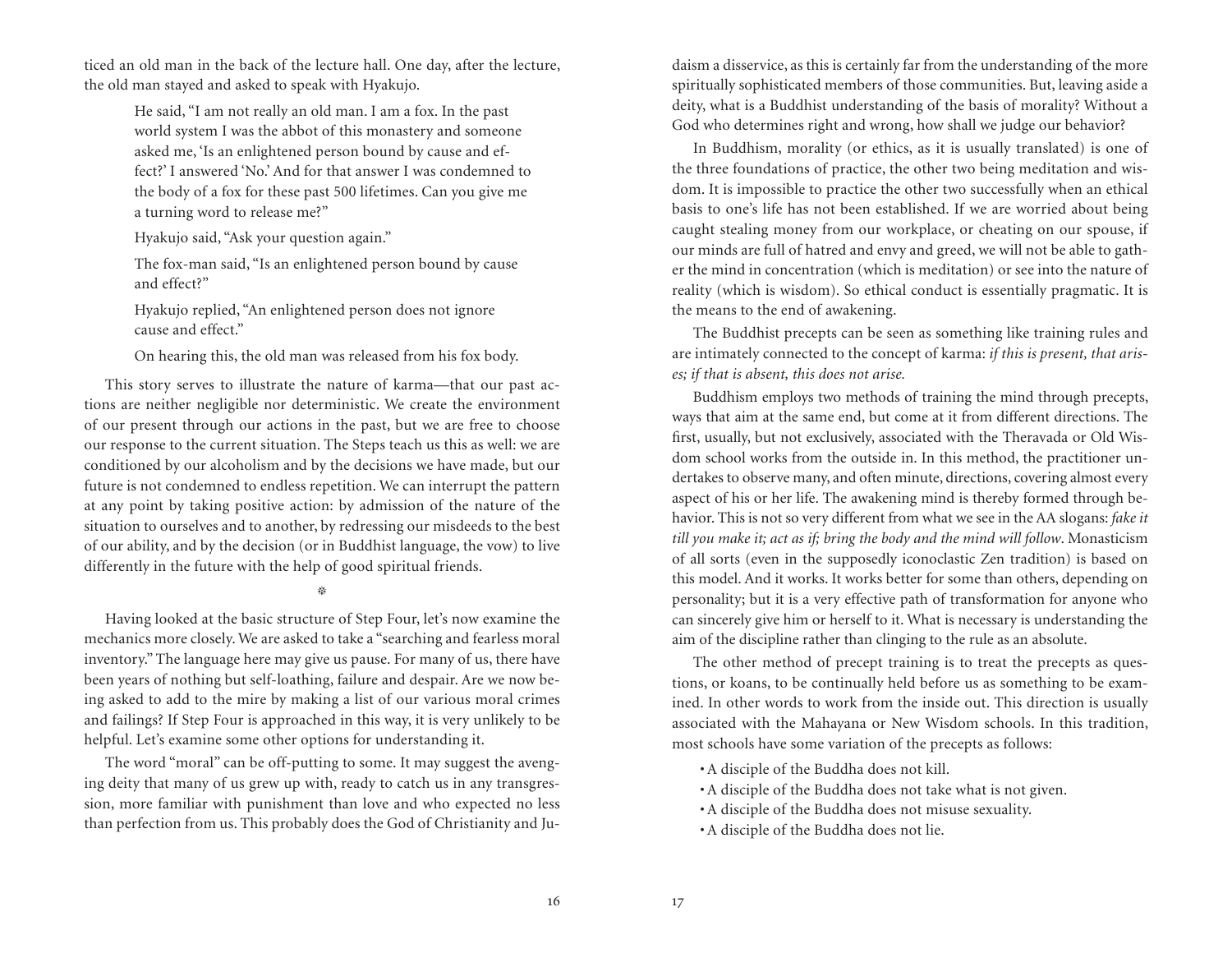- • A disciple of the Buddha does not intoxicate mind or body of self or other.
- • A disciple of the Buddha does not slander.
- • A disciple of the Buddha does not praise self at the expense of others.
- A disciple of the Buddha is not possessive of anything.
- • A disciple of the Buddha does not harbor ill will.
- • A disciple of the Buddha does not abuse the Three Treasures.

At first reading, these may seem simple or even obvious. For example, not killing. We can all pretty much agree that taking a gun and shooting someone can be detrimental to our spiritual growth. But what about eating meat, wearing leather, killing insects, abortion, paying taxes that go to war? When we begin to examine the precept closely, it is anything but simple. What compromises are we willing to make and under what circumstances? What level of discomfort are we willing to undergo in our lives in applying this precept? Can we realize both the relative existence and the absolute non-existence of killer, killed and killing—without using the absolute as permission for the relative? The practice of precepts from this point of view demands a rigorous honesty and a regular self-examination. We don't get off the hook by not having some fixed rule.

This is the approach taken by Bill W. in the Big Book regarding sex:

*We do not want to be the arbiter of anyone's sex conduct. We all have sex problems. We'd hardly be human if we didn't … we tried to shape a sane and sound ideal for our future sex life. We subjected each relation to this test—was it selfish or not? … Whatever our ideal turns our to be, we must be willing to grow toward it."*

This is a far cry from a commandment-based moral teaching. A basic principle is defined (i.e. lack of selfishness) and from there we are asked to pay careful attention to our actions to see how closely they adhere to our professed intention. This is ethics from the inside out.

The Fourth Step also asks us to look at our fears. In Buddhist understanding, fear is based on protection of the self from imagined threats to its integrity. There are three basic strategies the ego uses to guard itself: greed, hate and delusion (the unholy triad underlying all impediments to awakening). With greed, we try to protect ourselves by accumulation: money or sex or new cars or fame or food can be used to erect a wall between ourselves and fearsome reality. Hatred or aversion creates a scorched earth perimeter,

allowing nothing close enough to hurt us. Delusion cannot deal with the external world at all, and retreats into fantasy. All of these maneuvers are the attempts of fear to keep the unknown at bay.

Often our fear is so great that it rejects even help and healing. We continue to be willing to suffer in predictable ways rather than take a chance on something new. We live in basic distrust of the world beyond our control and cannot seem to stop the activities that continue to turn the wheel of suffering for others and ourselves.

This is what Step Four asks us to examine: how we continue to create and sustain suffering. Often "our part" has more to do with ignorance than ill will. Lacking other coping mechanisms, we respond to the world with what is at hand. Those tactics can work for a while, can work somewhat, can be better than the alternatives. But when the pain becomes too great and we are driven to change, then this Step offers us ways to examine our lives. And, having examined our lives in this Step, the others go on to show us how to change.

*sfzc | 2005*

### **step five**

# *Admitted to God, to ourselves and to another human being the exact nature of our wrongs.*

Once a month, either on or near the full moon, here at San Francisco Zen Center we gather in the Buddha Hall for what is sometimes called the Bodhisattva Ceremony, the Full Moon Ceremony or, in Japanese, *Ryaku Fusatsu*. This later means something like "simplified [ceremony] to continue good practice." Whatever the name used, the ceremony itself is a descendant of what is likely the oldest ceremony in Buddhism, itself based on pre-Buddhist practices.

In ancient India, the four quarters of the moon were marked as special days devoted to spiritual practices. During the lifetime of the Buddha, they are the times when the ordained community would preach Dharma to lay people. Eventually these days (sometimes reduced to the full and new moon days) became times for the Sangha of monks to come together to recite the *pratimoksha*, the rules of training. If a monk had transgressed the guidelines, he would make confession of his fault, receive whatever corrective was considered necessary and the Sangha would be pronounced pure. A version of this ceremony continues in countries which practice the Theravada school of Buddhism (Thailand, Burma, Sri Lanka, etc.)—the so-called Southern School.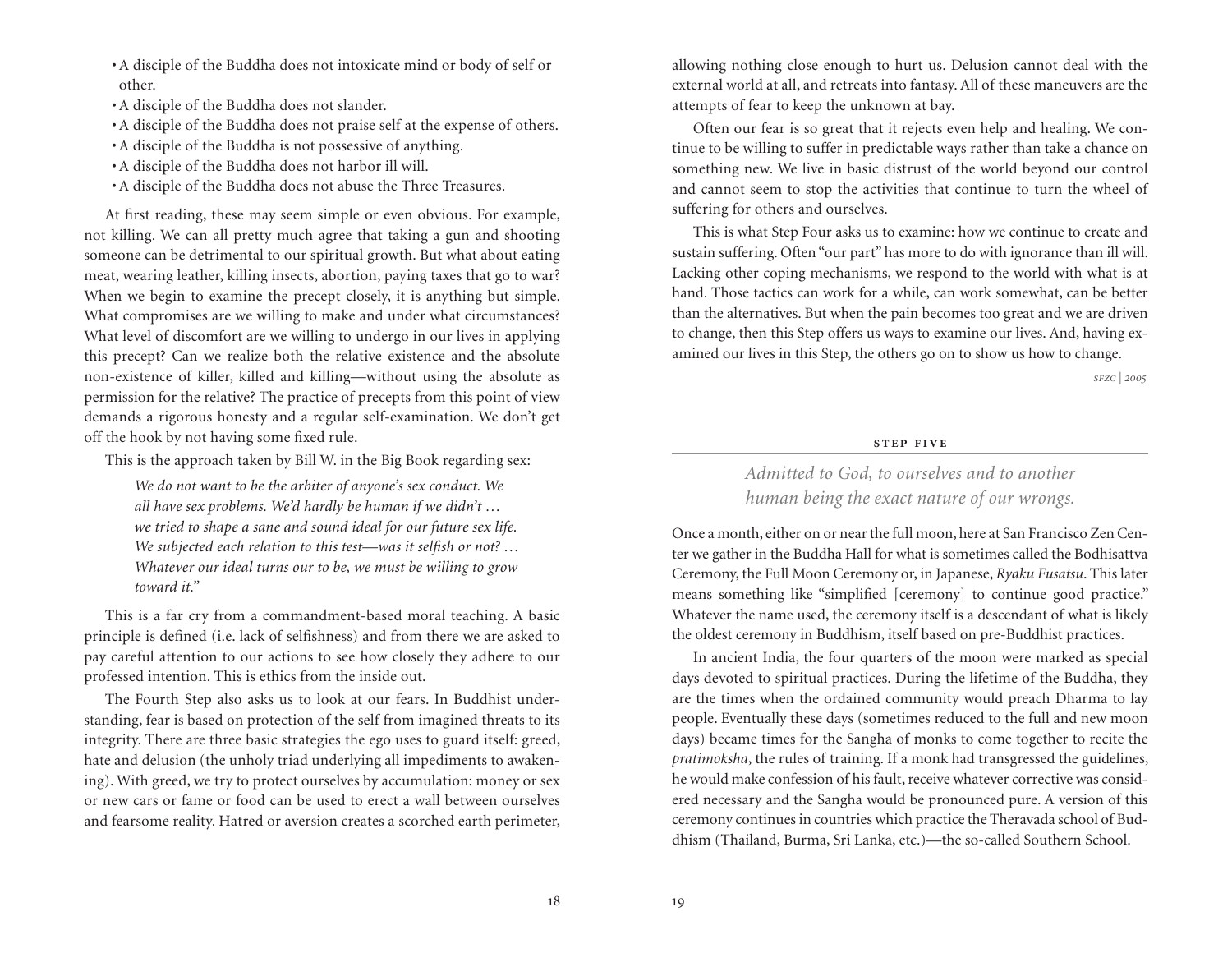The version of this ceremony that we practice at Zen Center is a collective one. Each person does not confess his or her individual faults, but each of us joins in a general confession of failing to live up to our ideals. The verse chanted goes like this:

## *All my ancient, twisted karma, From beginingless greed, hate and delusion, Born through body, speech and mind, I now fully avow.*

We then go on to renew our vows: taking the three Refuges (in Buddha, Dharma and Sangha) and the precepts.

Thus, even in a non-theistic tradition such as Buddhism, the efficacy and necessity of confession is acknowledged.

In both Buddhism and the Steps, confession is essential for further spiritual growth. It not only relieves us of the burden of our secrets, but—just as importantly—creates or deepens the intimacy we have with our sponsor or teacher. This relationship is of great importance in both traditions. In the *Lotus Sutra*, it is said that "Only a Buddha together with a Buddha can fathom the true nature of reality." And specifically in Zen, the teaching is said to be passed from warm hand to warm hand, through the succession of ancestors. In AA, all of our recovery work can be traced to the initial conversation between Bill W. and Dr. Bob, in an unbroken line from drunk to drunk. In both traditions we enact this central relationship—of teacher to student, sponsor to sponsee.

We cannot proceed on our own without risking grave dangers to our recovery and our spiritual life. Even with the best intentions, the tendency to cover up, rationalize and give ourselves over to imagination is "cunning, baffling and powerful." The eye cannot see itself. We need someone else, someone we trust to be on our side, who will give us accurate and loving feedback. As Bill writes in *Twelve Steps and Twelve Traditions*:

> *Hence it was most evident that a solitary self-appraisal, and the admission of our defects based on that alone, wouldn't be nearly enough. We'd have to have outside help if we were surely to know and admit the truth about ourselves … Only by discussing ourselves, holding nothing back, only by being willing to take advice and accept direction could we set foot on the road to straight thinking, solid honesty, and genuine humility.*

For most of us this is a huge undertaking as we have spent a long time hiding, lying—directly or by omission—covering up and pretending. It is a risk we are sorely tempted to pull back from. And yet, we have to ask ourselves how well our lives have gone without trusting another person, without being willing to be known. To deny ourselves this basic human need for intimacy leads to spiritual death as surely as to deny ourselves food leads to physical death.

To quote *The Twelve Steps and Twelve Traditions* again:

*What are we likely to receive from Step Five? For one thing, we shall get rid of that terrible sense of isolation we've always had. Almost without exception, alcoholics are tortured by loneliness. Even before our drinking got bad and people began to cut us off, nearly all of us suffered the feeling that we didn't quite belong … There was always that mysterious barrier we could neither surmount nor understand. It was as if we were actors on a stage, suddenly realizing that we did not know a single line of our parts … Until we had talked with complete candor of our conflicts, and had listened to someone else do the same thing, we still didn't belong. Step Five was the answer.*

[Although it is beyond the scope of this essay to expand on this, it is important to point out that we are told it is not enough to find relief for ourselves through the Fifth Step. It is also necessary to be the one who listens—lovingly, carefully, and with no agenda other than to be of service. To be asked to hear a Fifth Step is a great honor and trust and demands our full attention and all that we have to bring of our own recovery.]

This Step talks about admission of our wrongs. In many cases this is true. We need to look at and take responsibility for the actions that have caused harm to self and to others. However, this isn't the whole story. In the Fourth Step we have also looked at our fears and often will find it necessary to talk about things which are not included in the categories provided by the Big Book. We will need to talk about our suffering, no matter the origin of it. For many of us, it is easier to talk about our wrong behaviors. At least we are the actors there, and not passive. To discuss our suffering seems somehow shameful or weak. Anger, as expressed in resentments, is a response to the world that can seem stronger than revealing our hurt. To be vulnerable in this way is something new and frightening for many of us; and often with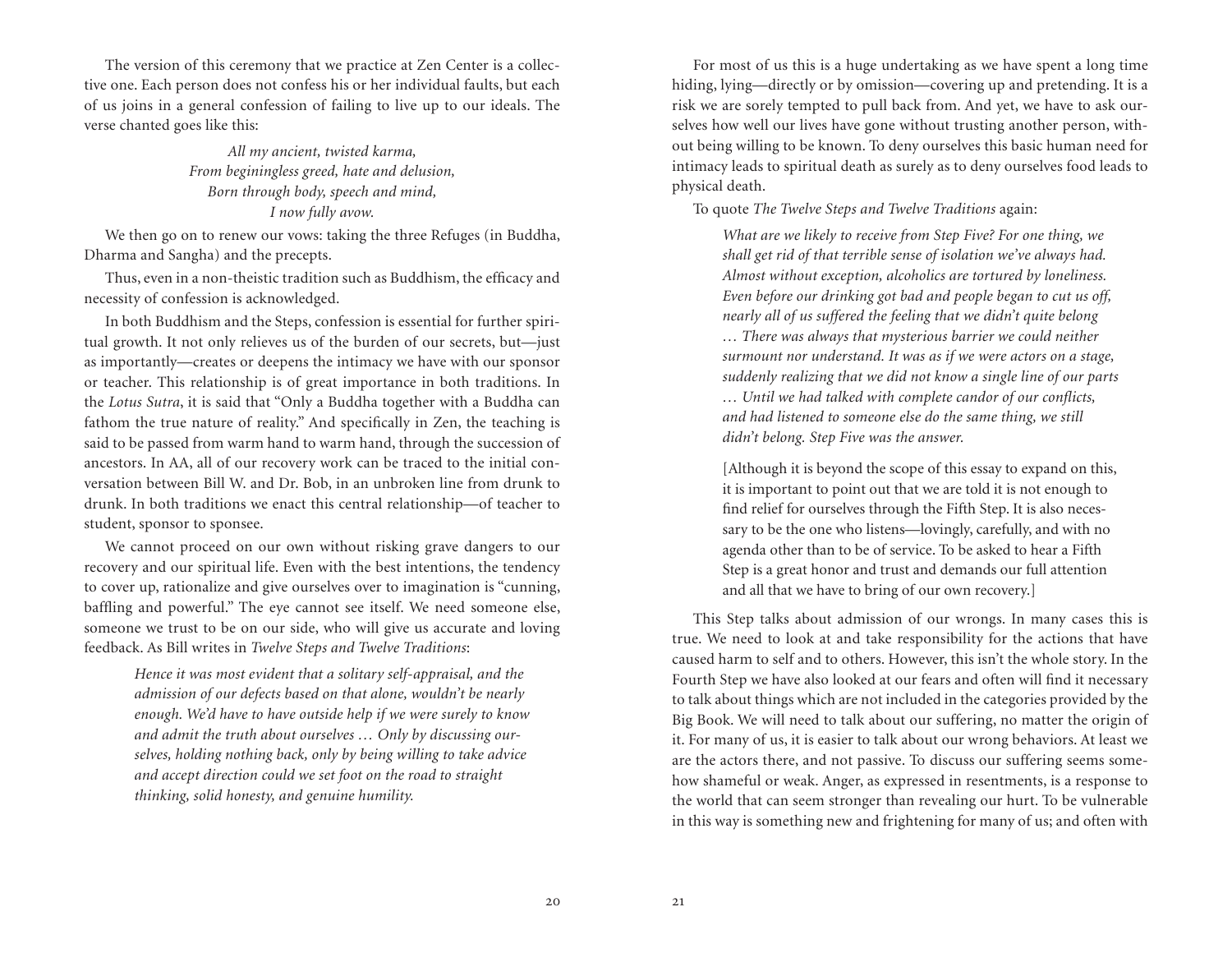good reason. We have not always been met with understanding and support in the past. Nor, to be fair, have we been able to offer it to others when we were active in our addictions.

As with so much in our recovery, we are driven to this by suffering. Until the burden of our pain becomes unbearable, it is difficult to let another in. By and large, we are not people who have much experience in trust. Can we tell another person our most painful and secret hurts? How can we know that what we say will not be used against us? These are not trivial concerns and must be addressed. As much as we have been hiding until now, it is important not to go to the other extreme and indulge in compulsive disclosure with just anyone. And yet, if we are to remain sober and have any chance at reasonably happy lives, we must take the risk. Sometimes what makes the gamble possible is the experience that holding back has not relieved, but rather increased our suffering. Many people in recovery have told us that doing a Fifth Step has helped them. Why not try it ourselves? There isn't that much left to lose.

Having made the decision to go forward, we need to determine who will receive our history. The process of choosing a sponsor is not all that different from choosing a spiritual teacher. First, we look and listen. In Buddhism, we may want to listen to many different people speak, usually at first in public lectures. Do they seem to know their subject well? Do they explain things in ways that we can understand and that seem pertinent to us? Is the path they describe one that attracts us? Do we feel some warmth from them? Humor? Humility? The next step in the process might be to schedule an individual conversation, telling them a little about ourselves and what we are looking for and listening closely to what they have to say in response. It is probably well to think twice about someone who seems to know all the answers, what we should do and how we should do it. Perhaps we should listen to someone who shares his or her experience with us, rather than his or her opinion. It is also good to know what the expectations are on both sides. If you are looking for a relationship that is regular and close, and the teacher already has fifty students and travels a great deal, you will need to decide what compromises you are willing to accept. If we have carefully and slowly gathered information, listening both to our head and our heart, and the match seems a good one, we can ask to be a student of that teacher and see what happens.

In choosing a sponsor, we follow a similar path. We listen to the person speak in meetings. Perhaps we have heard his or her story and found it like our own. When the person speaks, does he or she seem to have a good grasp of the principles of the program? Does he or she have significant sober time?

And, having made our choice and asked someone to sponsor us, we can also make clear that at first it is a trial. We can proceed in the spirit of experimentation. If after a time the fit doesn't seem to be a good one, either party can withdraw with gratitude for the time spent together.

A sponsor can help us to see the patterns in our lives—the habitual behaviors that contribute to our suffering. And he or she can also point out where we are carrying blame that is inappropriate or misplaced. Too often we give ourselves responsibility for things which are beyond our control.

Speaking our Fifth Step to a sponsor can create a new context for self-examination and help us to exit the solitary confinement of internalized guilt and shame. Telling somehow objectifies the behavior, the history, and allows us to begin to see it clearly—what actions of ours (more often caused by ignorance than malice) create or continue the cycle of suffering. Often our own view is warped by the stories we tell ourselves and we cannot recognize what our part actually has been, either denying any part in our own suffering, or piling on a load of blame that is too heavy for anyone. Bringing these feelings and histories into the light is absolutely necessary for healing.

This healing is not only of ourselves, but of our relationships with others. And in experiencing this, we begin to develop a new understanding of who we are. This is the essential work of recovery: deconstructing the addicted self, just as in Buddhism we deconstruct the self based on greed, hate and delusion. What happens, whether we are conscious of it or not, whether we can articulate it or not, is that the boundaries of the self expand. We are no longer prisoners of the small, dark cell with walls of fear and shame and anger that we have inhabited for so long. Rather who we are begins to stretch beyond our customary definitions to include the other as well. Others become, in American writer Carson McCuller's phrase, "the we of me." As we will explore in greater detail in Steps Six and Seven, the concept of the self becomes more fluid and our experience less heavy, solid and immovable.

Our stories—true or imagined—are the stuff of us and by sharing them with another we can begin to retell them in a fashion that returns us to the world. In Step Five we really begin to be restored to sanity as we are promised at the beginning of the path. *sFZC* | 2005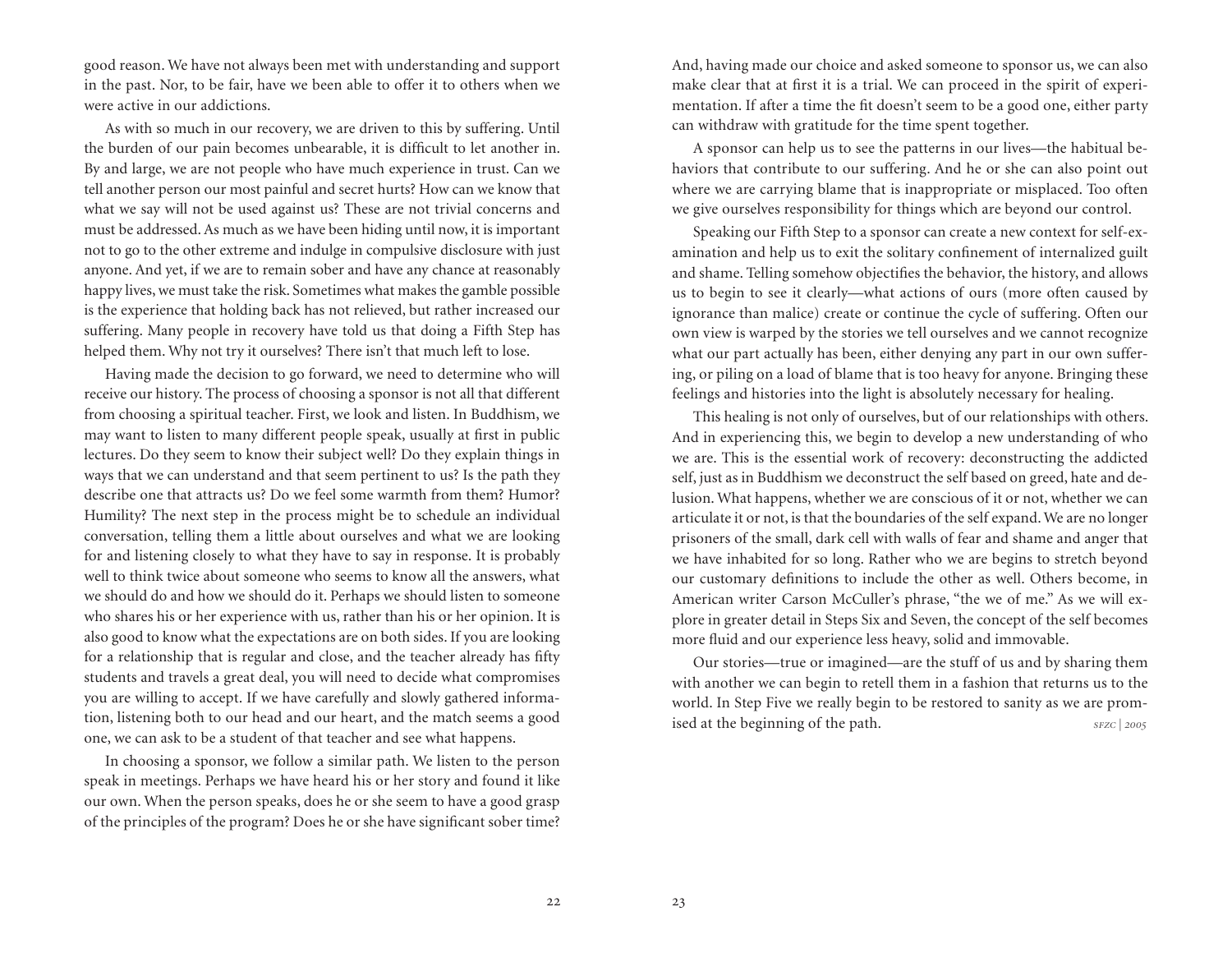### **steps six and seven**

*Were entirely ready to have God remove all these defects of character. Humbly asked Him to remove our shortcomings.*

Steps Six and Seven signal the turning point in our recovery. In the first five Steps we have been concerned mainly with getting and staying sober and establishing a solid foundation in recovery. In Six and Seven we begin preparing ourselves for a life of service. As the Seventh Step prayer says:

*" … remove from me every single defect of character that stands in the way of my usefulness …"*

In this prayer we are not asking that the characteristics that are bothersome, irritating or inconvenient to ourselves be removed, but only those which make us less effective in our service to others. We may find such traits as messiness, too great a fondness for sweets or neurotic anxiety about being on time to be personally unpleasant. But they do not necessarily bar us from helping others. In fact, some of the things we like least about ourselves may actually be the very characteristics that make us more effective in working with others. For example: though it may be distressing to always worry about being punctual, it does allow others to have trust that we will be where we say, when we say.

In these Steps we become willing to give ourselves over to the process of recovery without being able to either predict or control the outcome. If we declare our intention to be of service, we must let go of how that service may present itself. Of course, we have already done this in a general way in Step Three. But here we declare our readiness to let go of specific characteristics. In effect, we become willing to let go of portions of our personalities, our habitual and ingrained behaviors—in short, parts of our selves.

It is at this point that the Steps can be illuminated by the Buddhist teaching of *anatta*—literally no abiding self or soul. This is taught as one of the three marks of conditioned existence (along with *anica*—impermanence, and *dukkha*, which is variously translated as suffering, incompleteness, or unsatisfactoriness). It is the most radical of the Buddha's teachings in that it contradicts not only most religious philosophies, but the way in which we experience the world and ourselves. *Anatta* means that there is nothing of us that is not subject to change, nothing that is permanent, nothing that is not contingent upon causes and conditions. We are the sum of our characteristics, physical and mental, and only that.

This teaching is sometimes called emptiness, in that all things are said to be empty of independent existence. Another name for this is interdependence, because all things are dependent upon each other for their existence. The simple Buddhist formula is "That is, so this arises. That is not, so this falls away." Such a simple thing as a flower, for instance is the sum total of all the causes and conditions which comprise it: sun, air, soil, water, nutrients, pollination by insects, the seed that came from a flower, that came from a seed that came from the unbroken line of life back to the first simple cells. Take away one of these and there is no flower. (There is a story that once the Buddha came to give a lecture to an assembly of monks and held up a flower in silence. Of all the monks, only Mahakashyapa smiled his understanding. Perhaps he was, at least in part, acknowledging this chain of being.)

What the teaching of *anatta* means for our recovery is this: as change is constant and unavoidable and at least in part determined by volition (which is the definition of karma), we are not necessarily stuck in our suffering. There is a way out. Both the literature of recovery and of Buddhism assert this as a primary axiom. It is the basis of all that follows. We are not hopeless and helpless. In Step Three we make a *decision* and in Step Eleven we strive for *conscious* contact—both acts of will. In Buddhism we recognize the power of the vow. Release from suffering can be learned and taught; and the process of change is, at least to some degree, in our hands. First we must realize that our thinking and behavior has turned everything upside-down. In Buddhist terms, we have sought the permanent in the transitory, pleasure in what can only cause suffering and the nature of the self in a distorted view of the self.

For most alcoholics, one of the problems is over-estimating just how much control we have, or should have. We have tried to control all the aspects of our lives and to freeze the world into a mold of our choosing. We approach our lives as though they were a cross-word puzzle: if we only fill in the right words in the right spaces, everything will be fine and will stay that way. And when it does not, we drink. Learning the balance between where we can effectively use our will power and where it will lead only to frustration is not an easy lesson. It is, however, a necessary one if we are to maintain sobriety and useful lives.

This teaching of no-self has a number of facets, like a jewel held to the light. To say "no-self" is emptiness. To say "all things are self" is interconnectedness. And it is just this interconnectedness which we, as alcoholics, must grasp as an essential part of our recovery. In our active using, we narrow and narrow our vision of who we are, what we are and can become.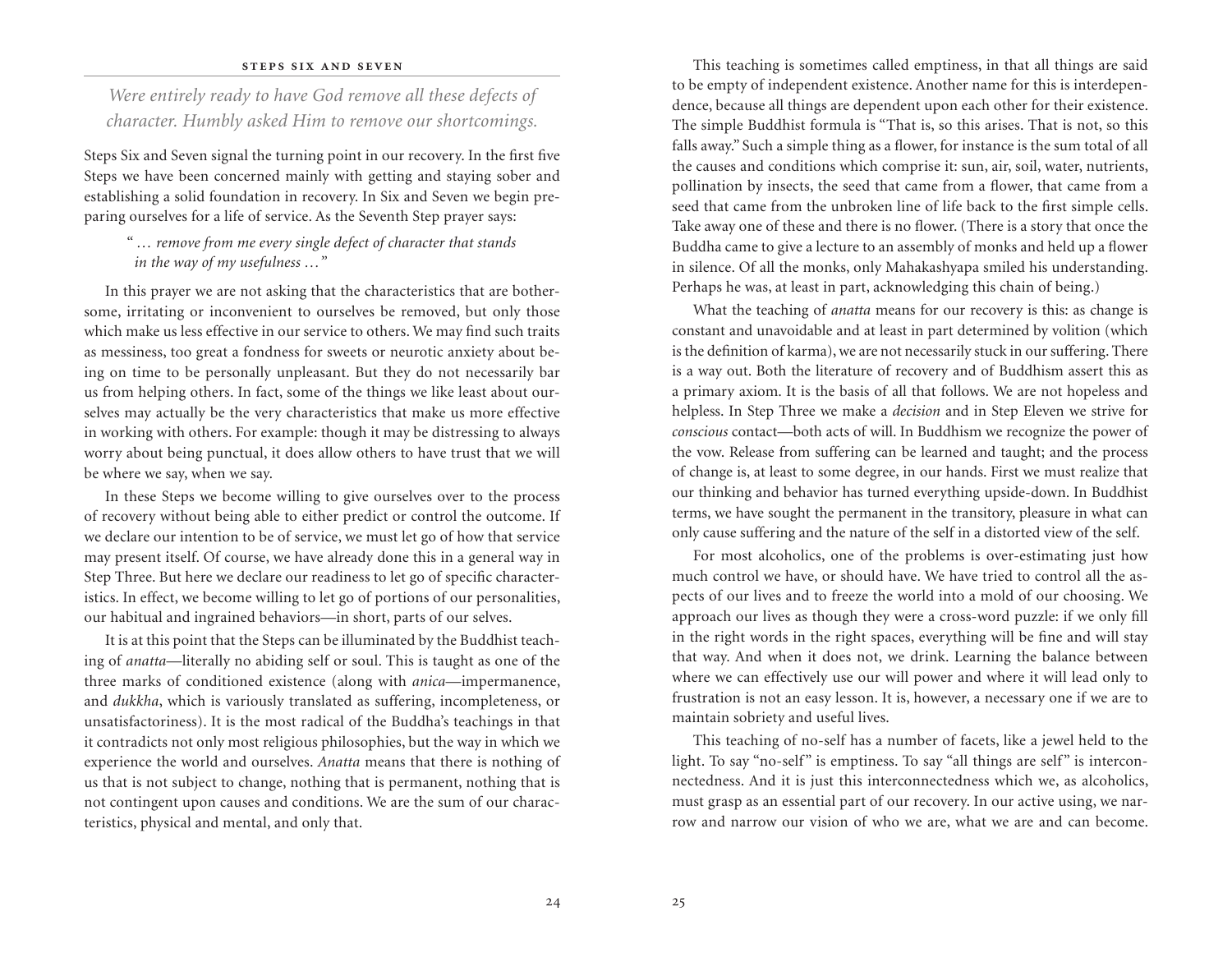The boundaries become claustrophobic. Desperately trying to control and minimize our suffering, ignorant of its cause, we only create more and more for ourselves and those around us. In recovery, in practice, the nature of the self is seen differently. Study of the Way opens our minds to other potentials. Practice of the Steps, of Buddhist principles, actively engages us in real behavioral and perceptual change.

Another way of understanding *anatta* is as humility. The word itself is related to the word humus, earth. Humility recognizes the common nature we share with all beings. Sometimes we call this Buddha nature or awakening, sometimes restoration to sanity. A frequent depiction of Shakyamuni Buddha shows him sitting in meditation posture, with one hand touching the earth. This comes from the story of his awakening. Sitting under the bodhi tree, he was challenged by Mara the tempter, to abandon his quest. Mara tried the Buddha-to-be with desire and with fear. When neither of these was effective, he played his trump card: "Who are you to sit in this seat of awakening? You who are not worthy?" Shame, a sense of worthlessness, a negative obsession with self—these were the final weapons.

Shakyamuni then touched the earth and the voice of the earth proclaimed his worthiness. The voice of the earth goddess spoke of his many lives spent practicing compassion and selfless service to others. Worthiness, then, is not a matter of divine election, of intelligence, even of meditative absorption, but rather of cultivating the connection with others based on the commonality of earth.

This no-self is not a negation of something we had and have to get rid of, but rather an acknowledgement of who and what we really are: beings who are joined to other beings. Neither higher nor lower, of greater or lesser value. This teaching puts aside the measure of relative value. Humility is a declaration of absolute value.

Step Seven particularly concentrates on humility. An illuminating exercise is to read the chapter on this Step in *Twelve Steps and Twelve Traditions*, substituting the words "connection," "communion" or "community" wherever the word "humility" is used. The following two selections will demonstrate:

> *It was only by repeated humiliation that we were forced to learn something about humility. It was only at the end of a long road marked by successive defeats and humiliations, and the final crushing of our self-sufficiency, that we began to feel humility as something more than a condition of groveling despair.*

And:

*So it is that we first see humility as a necessity. But this is the barest beginning. To get completely away from our aversion to the idea of being humble, to gain a vision of humility as the avenue to true freedom of the human spirit, to be willing to work for humility as something to be desired of itself, takes most of us a long, long time.*

And now with the substitutions:

*It was only by repeated humiliation that we were forced to learn something about connection. It was only at the end of a long road marked by successive defeats and humiliations, and the final crushing of our self-sufficiency, that we began to feel communion as something more than a condition of groveling despair.*

And:

*So it is that we first see community as a necessity. But this is the barest beginning. To get completely away from our aversion to the idea of being in communion, to gain a vision of connection as the avenue to true freedom of the human spirit, to be willing to work for community as something to be desired of itself, takes most of us a long, long time.*

The delusion that we are separate from others, can live as our whim inspires us, and act as if we are not contingent on myriad causes and conditions is a primary cause of our suffering. And this delusion is one into which the alcoholic falls ever more deeply as long as he or she is drinking. We deny that we are part of a community, that our actions have consequences, and that we are beholden to anyone else for our behavior. Only through the sundering of this delusion do we have any possibility of health or happiness.

Once we are ready to undertake this radical change in our lives, we can begin to look at the mechanism of transformation. As we maintain both physical and emotional sobriety, we find that the gap between impulse and action becomes longer. In our active addiction, it was all but non-existent. We were creatures of simple reaction and our reactions were almost always born of fear (in a popular acronym in AA circles, that is: False Evidence Appearing Real).

But as our minds attain to some sort of occasional serenity, we have the option of acting on our first impulse or of restraining our behavior. This is the moment of grace. And it comes as a result of, in Buddhist terms, our vow to be rid of whatever cripples our efforts to be of service, to be in commu-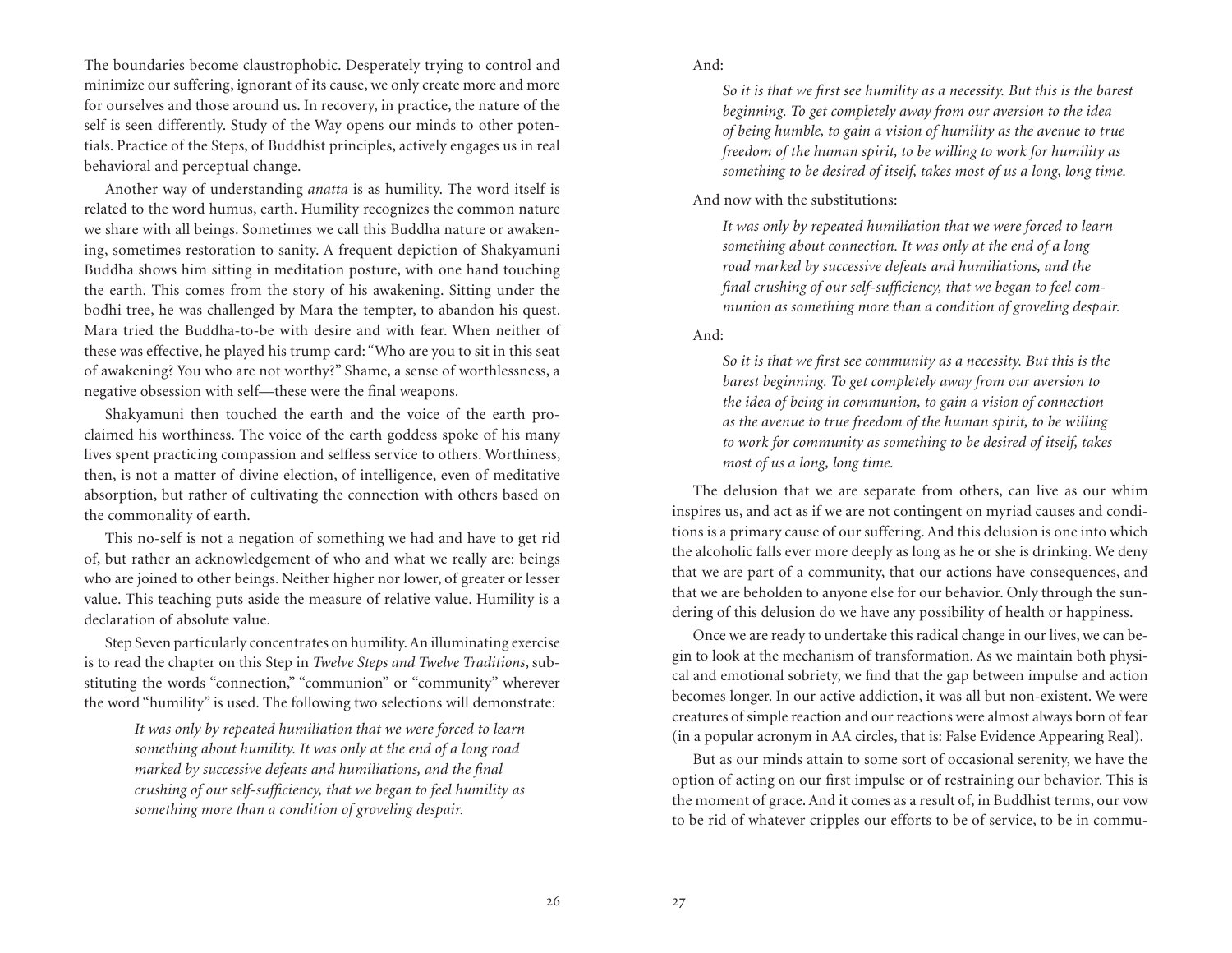nion with our fellows. (As a tool, meditation is incomparable for this work as it allows us to observe the activity of our minds in quietude, free from the necessity of response.) This is also the work of faith, faith in the possibility of transformation, faith which we have seen work in the lives of others.

When we initially receive Buddhist precepts, we say "In faith that we are Buddha …" In the work of Steps Six and Seven, we can have that same faith in our recovery. We can keep our character defects before our consciousness, and when they arise, in the gap between impulse and action, we can choose to behave as though they have already been removed. We are Buddha when we enact Buddha. We are in recovery when we enact recovery.

It is said that all the Buddha's teachings have but one flavor, as the ocean has but the one flavor of salt. And this is the flavor of liberation. The Noble Eightfold Path, the Twelve Steps conspire to relieve us of the bondage of self and to open us to the world in ways that we cannot imagine at the beginning of the process. If we could imagine them, they would be grounded in our disease. The path of recovery is one which leads us away from disease and into health, the original meaning of which is wholeness, like the wholeness we form when we join hands at the end of a meeting. *sFZC | 2005* 

### **steps eight, nine and ten**

*Made a list of all persons we had harmed, and became willing to make amends to them all. Made direct amends to such people wherever possible, except when to do so would injure them or others. Continued to take personal inventory and when we were wrong promptly admitted it.*

*Once the disciple Ananda spoke to the Buddha, saying, "It seems to me that half of the holy life is association with good and noble friends."*

*The Buddha replied, "Not so, Ananda. The whole of the holy life is association with good and noble friends, with noble practices and with noble ways of living."*

As mentioned in the essay on Step Three, in Buddhism there is no statement of belief, but rather going for refuge to Buddha, Dharma and Sangha. The refuges are not listed in descending order of importance; they are all on a plane. This makes the community of practitioners as important to individual awakening as the teaching or the teacher. In the same way, we do not recover from our addictions alone, but as sober members of a sober community.

These three Steps are designed to bring us back into harmony with Sangha: the Sangha of family, friends, workmates, and all of the communities of which we have been poorly functioning members.

These Steps also actualize the work we have done in Steps Four through Seven.

In Step Four we wrote about and began to face our fears. In *these* Steps, we confront our fears in the person of those we have harmed. We develop the virtue of courage by behaving courageously.

In Step Five we shared our resentments, fears, sexual misconduct and harmful actions with one other unaffected person. We can rely on our sponsors to be compassionate and on our side. In *these* Steps we face those who have been hurt by us, without any guarantee of forgiveness or understanding.

In Steps Six and Seven we declare our willingness to be changed by acknowledging our destructive characteristics and asking that they be removed. In *these* Steps we take the action that turns this willingness into reality.

Steps Eight, Nine and Ten make our intentions fact.

In Step Eight, while we are listing the wrongs we have done another, it is also useful to list the wrongs we have done ourselves at the same time. If we have stolen from someone, we have affected his or her security and material well-being and we have turned ourselves into thieves. Lying turns us into men and women who cannot be trusted; constant ill temper creates a personality that pushes others away. These are concrete examples of what we saw earlier as the Buddhist doctrines of karma and interconnectedness. It is impossible for us to live and act in a vacuum. Every mental, verbal or physical action that we perform changes us as much as it changes the apparent object of those actions.

As we read in *Twelve Steps and Twelve Traditions*:

*In many instances we shall find that though the harm done others has not been great, the emotional harm we have done ourselves has. Very deep, sometimes quite forgotten, damaging emotional conflicts persist below the level of consciousness. At the*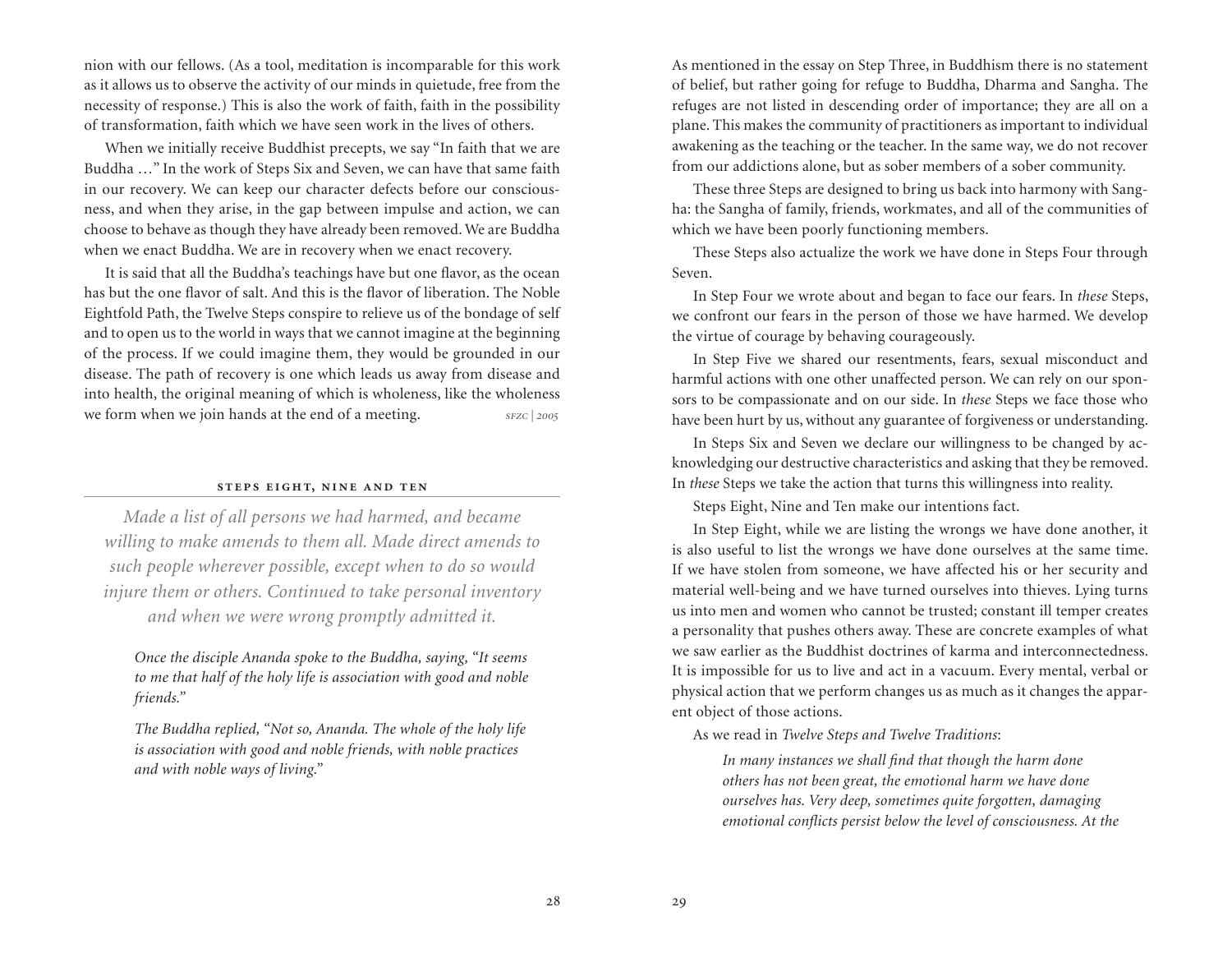*time of these occurrences, they may actually have give our emotions violent twists which have since discolored our personalities and altered our lives for the worse.*

Step Nine addresses our past karma and its results. In Buddhism, recognition and confession of wrongs done, followed by restitution, goes a long way in mitigating the effects of previous actions. There is a wonderful story in the Old Wisdom Tradition about a robber and murderer named Angulimala (the name means "finger necklace"). After he killed his victims he cut off their fingers and threaded them onto a cord he wore around his neck. To condense the story: he met and was converted by the Buddha who ordained him as a monk. And although he suffered to some degree for his past crimes, he was still able to attain awakening in this life time, becoming an arhat. We are not condemned to continue to suffer and cause suffering with no way out of the terrible cycle. But in order to be free, we must make restitution to the greatest degree we are able. Only then the past stops being a chain and anchor and we "see how our experience can benefit others."

In Step Ten we arrive at the present. As the Big Book says, "Sanity will have returned." And the word "sanity" we have seen, means "health"—which means "wholeness." Balance has been restored and the break between us and others has in large degree been mended. Step Ten helps us to tend this newfound communion with others.

It also is a method of creating and increasing intimacy. Others may admire us for our talents or skills or native abilities (or they may dislike us for them); but it is vulnerability which allows others to love us. When we go to another person and admit our mistake and ask forgiveness, we display trust in him or her. Often trust is met with trust and the chance we have taken brings us closer to each other. It is as though we are saying, "I am making myself open to you and I have faith that you will behave kindly and compassionately." This is the gift of generosity: we behave generously in admitting our fault and we provide the other person with an opportunity to practice generosity towards us. Most people, sincerely approached in this fashion, will rise to the occasion.

Forgiveness, then, is an essential part of each of these Steps: we ask forgiveness from others, we offer our forgiveness and we learn to forgive ourselves. A dictionary definition of forgive reads: "to cease to feel resentment against" and "to give up resentment of or claim to requital for an insult." Thus forgiveness has two parts: the inward movement of letting go and the outward relinquishing of a debt. In both cases we give up resentment— which

literally means to "feel again." When we practice resentment we are reliving a situation which has caused us pain in the past. We run it though our minds again and again, each time feeling the pain from the original event. The event need not even be real. It may be a perceived slight or an entirely imaginary conversation. The emotional charge is the same. The difference between this and slamming our head against a wall repeatedly is minimal.

Forgiving ourselves for our past actions or derelictions is also important. Guilt can tell us where we have gone wrong and that may be its only healthy function. If we dwell on our flaws and failures, we continue in our selfobsession and become unavailable to others. And becoming ever more open to, connected with, and available to others is the purpose of these Steps. To hold our sins in a tight fist, unwilling to let them go, is to clench a handful of broken glass.

There is another form of forgiveness which, though not explicitly addressed in recovery literature, is also important to consider. If we are to have peace, we must learn to forgive the world for what it is. For a theist, this would amount to forgiving God. Old age, sickness and death, natural disasters, drought and famine—the world hurts us and those we love and eventually takes everything from us and kills us. To forgive the world, to forgive God, is perhaps something we don't think of in those terms. Acceptance is another word for it.

Acceptance does not mean approval. It simply means no longer hiding from reality. We began the process in Step One, when we accepted our powerlessness and the unmanageability of our lives. This is perhaps the easiest. As we continue practicing the Steps, we face the challenge of accepting and forgiving others and ourselves. Finally, in some way or another, we must come to terms with the world as we find it. This later sort of forgiveness (other words are acceptance and patience) must be based on faith. In order to have serenity in the midst of the inevitable falling-apart of things, a firm basis in a higher power is the only thing that will serve us.

To look at the harms we have inflicted upon ourselves and others and to make restitution can be a fearful enterprise. It means to examine the nature of who we think we are and perhaps to find someone else, quite different.

Eihei Dogen, the 13th founder of the Soto Zen lineage in Japan, wrote:

*To study Buddhism is to study the self. To study the self is to forget the self. To forget the self is to be awakened by the myriad things.*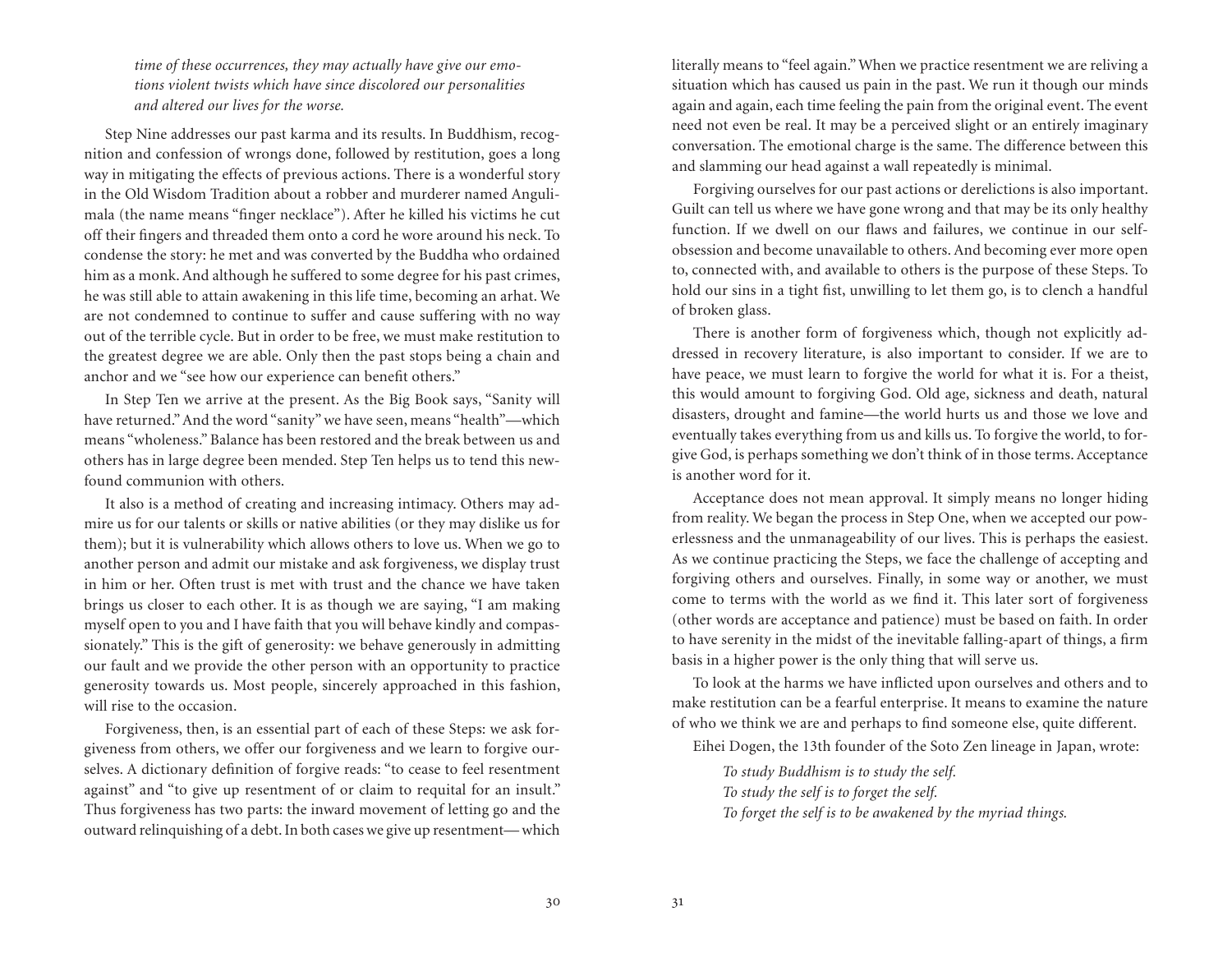Both Buddhism and recovery work demand a thorough and honest examination of the self. A Buddhist understanding of the nature of the self can help us face what we find with some equanimity.

As Dogen suggests, when we study the self intensely, when (to use another phrase of his) we "take the backward step that turns the light inward" our notions of what and who we are can change radically. We see that we are formed by all that has gone before us—our parents, their parents, our culture and language and history, and on and on back to the Big Bang. We inherit not only the results of our own karma, but of generational karma as well—the karma of uncountable lives before our own. Whether or not we really believe this, whether or not it is true, we can experiment with this way of looking at ourselves. This viewpoint is perhaps as objective a one as we are likely to achieve. To study ourselves this way allows us to do so dispassionately, to evaluate our behaviors in terms of cause and effect, rather than good and bad. Ideally, this can relieve us of some of the fear and shame that can come in the wake of considering those we have harmed. We do not disclaim responsibility, but stand back enough from our history that the pain of the memories is somewhat blunted. This allows us to move forward.

In Step Five, we undertook to have no more secrets. In these Steps we make a complete offering of ourselves. All that we are, all that we have become is open. There is nothing more to hide. And with nothing to hide, there is nothing to protect. "To be awakened by the myriad things" is to be in harmony with ourselves, the world and our fellows. Obviously, this states the ideal and "no one among us has been able to maintain anything like perfect adherence to these principles." Still, we approach this state of openness, lack of fear and shame, ability to be comfortably with everyone in our lives—to whatever degree—as a direct result of working Steps One through Ten. Our freedom shall be in direct proportion to our honest efforts in this direction.

*sfzc | 2005*

#### **step eleven**

*Sought through prayer and meditation to improve our conscious contact with God* as we understood Him*, praying only for knowledge of His will for us and the power to carry that out.*

Step Eleven entails a quantum jump from Step Three. This movement of the heart and mind is a transition from a lower to a higher level of commitment, all the while maintaining its essential identity. It is an elaboration of the initial decision made to turn our will and life over to a higher power.

In both Steps we are faced with a deliberate choice: to make "a decision" and to carry on a "conscious contact." Steps Three and Eleven both also contain the idea of surrender: in each we endeavor to subordinate our will. These two poles of will and surrender of will are emblematic of the entirety of the Twelve Step program. Both, though seemingly moving in contradictory directions, are essential and must exist at the same time. These are also found in Buddhist meditation. Whatever the particular style, it always contains two elements—in Sanskrit, samatha and vipassana—calming/concentration and insight.

It is written that when the Buddha-to-be left home in his search for truth, he first studied with two of the most famous teachers of his day. Each taught a version of calming/concentration practice, which he mastered. However, he found these to be ultimately unsatisfactory. After experiencing the bliss and serenity of the meditation state, the practitioner always returns to what he left behind—himself. As a means of complete awakening, *samatha* by itself is inadequate.

There must, though, be a firm base from which to proceed to insight, and this is *samatha*. Calming and concentration are not ends in themselves, but are indispensable for the path leading to awakening and liberation. As Bill W. writes in *Twelve Steps and Twelve Traditions*:

> *And let's remember that meditation is in reality intensely practical. One of its first fruits is emotional balance.*

Buddhist practice is often divided into three parts: ethical conduct *(sila)*, meditation *(dhyana)* and wisdom *(prajna)*. In order to practice the sort of meditation that brings us emotional balance, it is necessary that our minds not be overburdened with guilt and remorse for our past actions. In the language of recovery, it is necessary to have cleaned up to the best of our ability the wreckage of our past. At this point, we can sit down in quiet to practice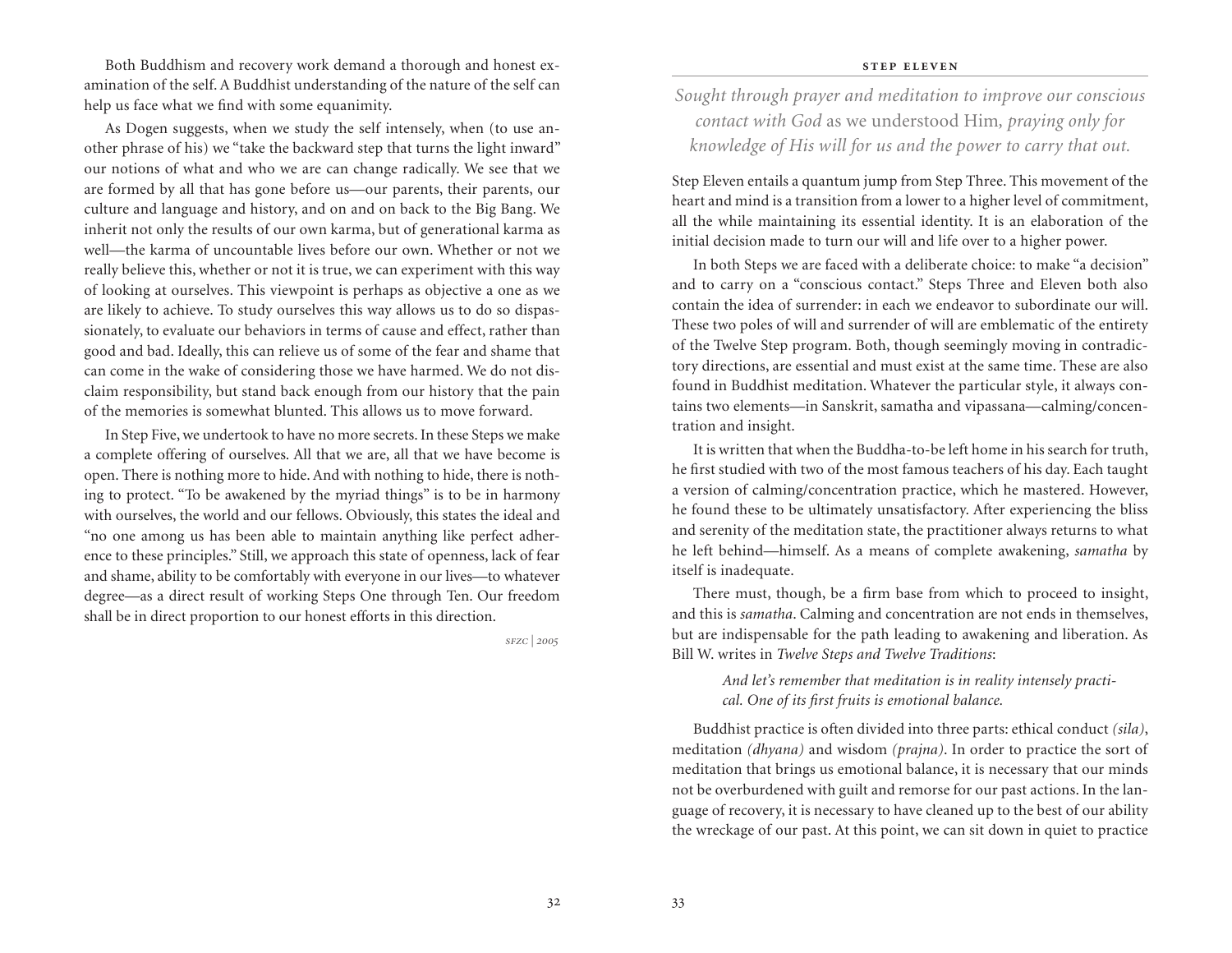calming and concentration. (It is also true that sometimes our efforts to practice meditation can lead us to understand the necessity of these actions. We should not defer practice until we feel perfectly at ease in our lives. Most of us can't wait that long.) Our results will depend largely on our ability to cease or diminish those behaviors that cause suffering. This is how ethical conduct (and Steps Four through Ten) affects meditation.

*Samatha* is that half of the equation in which we surrender. We let go of our busyness and "accept the things we cannot change." Sitting with the breath or other object of concentration, we allow the rest of our mental activity to subside, returning again and again as the mind wanders.

It is the practice of *vipassana*, insight—the unique contribution of Buddhism to the meditation tradition— which the Buddha identified as the way out of suffering. To quote from one of the most important and frequently studied scriptures of the canon, the *Satipatthana Sutta:*

> *Monks, this is the direct path for the purification of beings, for the surmounting of sorrow and lamentation, for the disappearance of pain and grief, for the attainment of the true way, for the realization of Nirvana—namely the four foundations of mindfulness.*

This is not the place to go into a full description of the meditation techniques outlined in this teaching. It is available in many other places. But briefly, the four foundations are mindfulness of the body, of feelings, of states of mind and of mind objects. Insight meditation consists of allowing thoughts, feelings and sensations to arise in the mind and to fall away. We do this without judging them, without trying to suppress them, without holding onto them, without embroidering them. Just watching. Just noticing. Just returning to the breath.

At first, this will seem a task that is well nigh impossible. Our minds seem chaotic and untamed. In fact, our minds are chaotic and untamed; and it is only when we try to sit with them quietly that we really begin to notice just how much so they are. We can easily become discouraged by our attempts at meditation. It doesn't help that many of us are perfectionists with unrealistic expectations of ourselves. We can perhaps find some comfort in the analogy of other disciplines: we would not expect ourselves to speak flawless French after two lessons, or to be able to understand auto mechanics merely by opening the hood of a car. Our minds are much more complicated than an automobile. And the language of practice demands at least as much from us as does French.

It is ideal to expect nothing from meditation, but very difficult to do so. As with recovery and Buddhist practice in general, we originally come to meditation because we are in pain and looking for an end to pain. To sit without expectation of achievement is something that comes further down the line. We can also be confused by the literature on Buddhist meditation which, on one hand, urges us to make effort, and on the other encourages us to let go of everything. (It may be useful to remember that both Buddhism and the Steps only ask us to let go of that which causes us suffering.) The reason that the language of Buddhism (and especially the Zen school) is sometimes paradoxical is because it accurately reflects the nature of our experience.

Eihei Dogen (quoted in the essay on Steps Eight, Nine and Ten) writes:

*The zazen* [literally: sitting meditation] *I speak of is not learning meditation. It is simply the dharma gate of repose and bliss, the practice/realization of totally culminated enlightenment. It is the manifestation of ultimate reality. Traps and snares can never reach it. Once its heart is grasped, you are like the dragon when he gains the water, like the tiger when she enters the mountain.*

When Dogen writes of "learning meditation" he is referring to the idea that meditation is a sort of ladder we climb rung by rung until we reach enlightenment. Rather, he says, our meditation is an expression of our innate awakening, the basic sanity we talk about in Step Two. This is why he uses "practice/realization" as a single term. To practice in this way requires the same sort of faith we encounter in Step Three—a sort of willing suspension of disbelief in the idea that we are irretrievably flawed, and that we deserve the worst that life can throw at us. How would it be if we behaved as though we believed we were Buddha? When we sit down for meditation, we enact Buddha and we need nothing more.

Meditation is actually quite simple. All we have to do is calm down and pay attention.

燊

At first glance, prayer can seem problematic for a Buddhist. In Buddhism, there is no god to whom we can direct prayer, no omnipotent and benevolent father who is listening. Why, then, should we pray? Or should we at all? Isn't prayer really an expedient device for those who can't accept the rigors of meditation and the responsibility for their own awakening? For after all, the Buddha's final words are reported to have been:

34 35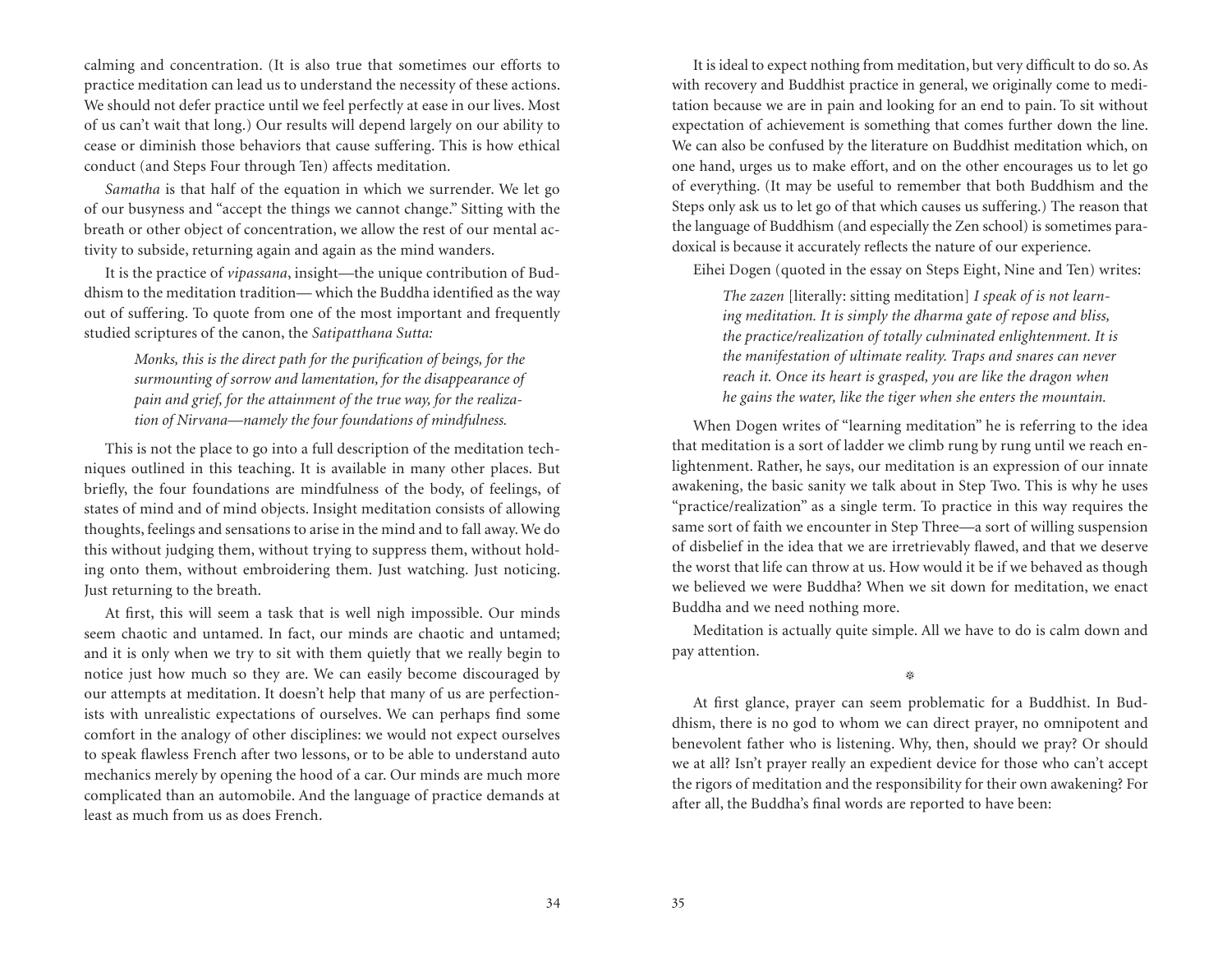*Monks, all that is composite is subject to decay. Work out your own salvation with diligence.*

There are several ways in which to address the subject of prayer in a Buddhist context. First of all, we can accept that prayer is an action complete in itself. To quote Dogen again:

> *Birth is an expression complete this moment. Death is an expression complete this moment. They are like winter and spring. You do not call winter the beginning of spring, nor summer the end of spring.*

Just so, prayer is an expression—of our hope, of our fear, of our gratitude—that needs nothing more in the moment it is uttered. It does not matter whether or not it is heard. To give words to something is to reify it and to allow us to grasp and understand it. Often in the program it is suggested that we write about our difficulties and doubts, about the troubles and triumphs of our lives. Just putting the words down on paper, knowing no one else will read them, is often enough to provide relief. Prayer of this sort can also be an affirmation of our intention: "I ask today to remember to treat others as I would be treated" or "May I be given the strength to stay sober another day." Such language has power in and of itself and does not require an outside context to be efficacious. It establishes a point of view (an intention). And like all points of view, proceeds to collect evidence to support itself.

At the end of Buddhist ceremonies, there is a dedication of merit. The teaching is that in performing a ceremony, through the chanting and offerings (of light and incense, flowers and food) merit is created. This merit has the same effect on our lives as does other positive karma in that it sets up the conditions for future well-being. In the dedication we give away the accumulated merit to others, often to "all beings in the ten directions." Is there really such a force as transferable merit, or is this simply a pious fantasy? It doesn't matter. What does matter is our intention. We behave as though this merit is actually something that can be generated and given away as a gift to others. This is an example of Buddhist prayer in its essence: it re-forms the mind of the practitioner through generosity and it offers whatever it is that can be offered for the benefit of suffering beings.

Avalokiteshvara is the bodhisattva of compassion, the personification of that energy that acts in the world for the good of others. One translation of the name is *the one who hears the cries of the world*. [In female form, the bodhisattva is known as Guanyin (Chinese) or Kannon (Japanese).] Avalokiteshvara

can be imagined as a celestial being to whom we pray. But in actuality, our prayer is to *become* the one who hears the cries of the world and responds with appropriate action. The bodhisattva vow, mentioned in the essay on Step Two, and which will be examined more thoroughly in Step Twelve, is to change our mind into the mind of compassion (which empathizes with the suffering of others) and wisdom (which allows us to respond in ways which are of real help). This is the true nature of prayer in a Buddhist context.

Looking closely at the literature of recovery, we find that the understanding of prayer is not so different. On page 77 of *Alcoholics Anonymous* we read:

> *At the moment we are trying to put our lives in order. But this is not an end in itself. Our real purpose is to fit ourselves to be of maximum service to God and the people about us.*

There are also the Third and Seventh Step prayers:

*God, I offer myself to Thee—to build with me and to do with me as Thou wilt. Relieve me of the bondage of self, that I may better do Thy will. Take away my difficulties, that victory over them may bear witness to those I would help of Thy Power, Thy Love, and Thy Way of life. May I do Thy will always!*

And:

*My Creator, I am now willing that you should have all of me, good and bad. I pray that you now remove from me every single defect of character which stands in the way of my usefulness to you and my fellows. Grant me strength, as I go out from here, to do your bidding. Amen.*

In these passages we see clearly that our prayer in recovery and our prayer in Buddhism is essentially the same: to be of service to others. The understanding of how that happens is different but the desired result is the same.

Prayer can also be understood as an act of obedience. In a theistic system, the worshipper is concerned to bring herself into harmony with the will of God *(praying only for knowledge of His will for us and the power to carry that out.)* In Buddhism, we use prayer to bring ourselves into a right relationship with things as they are, with the truth beyond our liking or disliking. "Things as they are" is a synonym for Dharma, one of the Three Treasures in which we take refuge. That our obedience is to a non-personal reality rather than to a personal deity is less important than the movement of the heart and mind toward union with a higher (or broader or deeper) power than ourselves.

36 37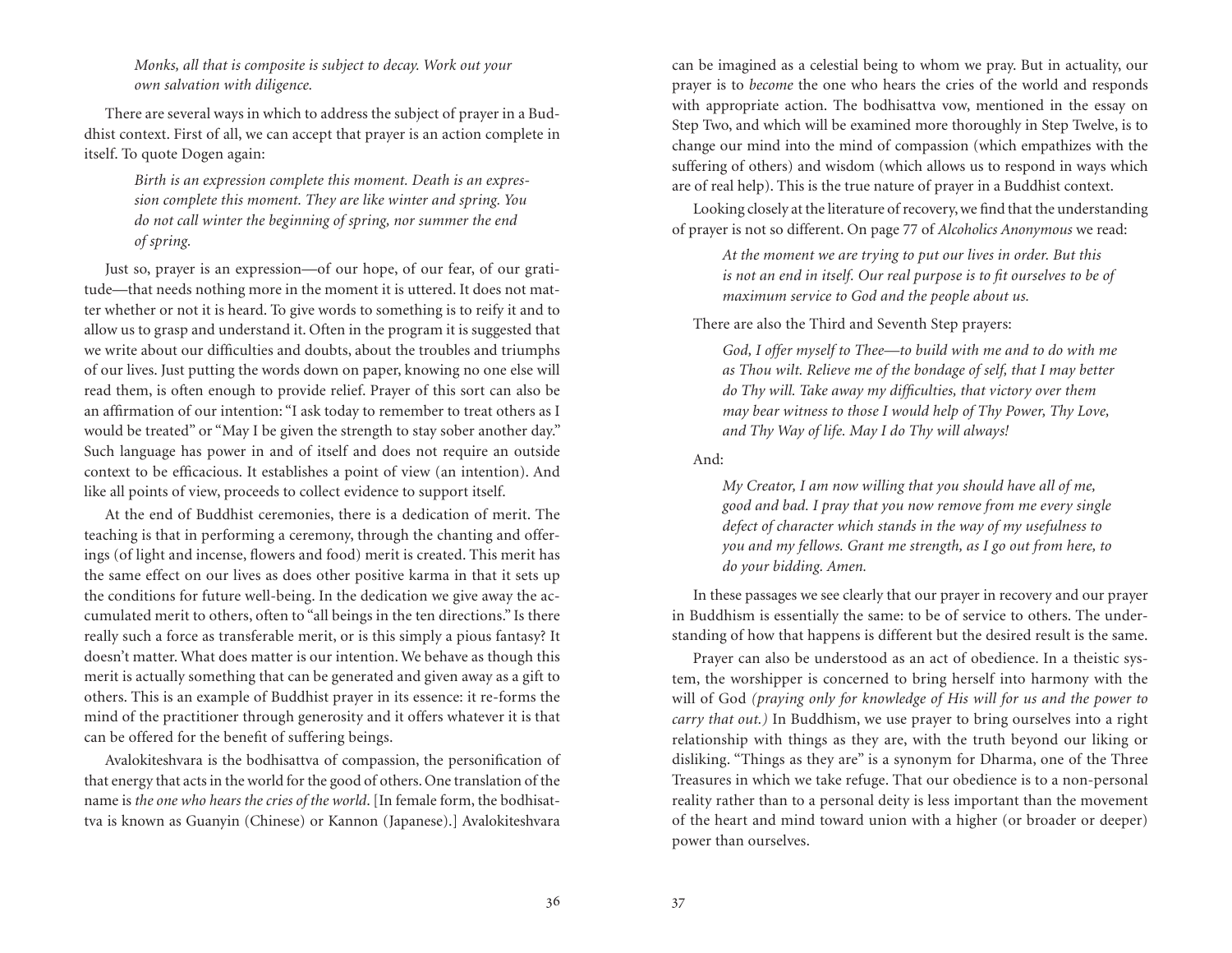We pray with the body as well as with the mind and the tongue. When we bow silently before an image of the Buddha, when we offer incense and flowers, light and food, when we put our hands together to greet another all of these are a form of prayer as well. Another prayer of the body is mindful attention. Going through our day, it is easy to become anesthetized to our surroundings, doing two or three things at once, experiencing the world only as object, full of *things* whose value is determined solely by their use to us. Mindfulness offers each thing as *itself respect* and gratitude. Picking up a cup, for instance, watching the hand, the cup and the motion is not the same as reaching for a cup out of the line of sight while talking on the telephone. The former (as well as the other prayers of the body) is an act of devotion. In these silent actions we reaffirm our vow to live in the world as bodhisattvas—attentive, grateful and of service.

It is possible to continue our prayer and meditation throughout the day. We can train ourselves to do so if we wish. While standing in line at the grocery store it is possible to return to the breath. When eating or drinking, we can offer a short, silent prayer of gratitude. In *Twelve Steps and Twelve Traditions*, Bill writes:

> *If … our emotional disturbance happens to be great, we will more surely keep our balance, provided we remember, and repeat to ourselves, a particular prayer or phrase that has appealed to us in our reading or meditation. Just saying it over and over will often enable us to clear a channel choked up with anger, fear, frustration, or misunderstanding …"*

Whether we call such a practice meditation or prayer, it serves the dual function of calming the mind and body and replacing unwholesome thoughts with wholesome ones. In Buddhist terms, it re-forms and trains the mind in *bodhicitta*, the thought of awakening. This thought of awakening, or vow to recovery, is what guides us on our way from alcoholic insanity to the grateful acceptance as things as they are and the willingness to live for the benefit of all beings. *sFZC | 2005* 

### **step twelve**

*Having had a spiritual awakening as the result of these steps, we tried to carry this message to alcoholics and to practice these principles in all our affairs.*

This final Step is comprised of three parts: experiencing a spiritual awakening, carrying the message of deliverance and practicing these principles throughout our lives.

Step Twelve can be understood as embodying the Three Treasures (or Jewels, or Refuges) of Buddhism: the Buddha, the Dharma and the Sangha. The word Buddha literally means "the awakened one." And each of us is first of all attending to his or her own awakening. The Dharma is the teaching (the message); and the Sangha is the community of those who practice together or, in a wider interpretation, the community of all living beings those with whom and for whom we practice the principles of awakening.

In a spiritual awakening we come (back) into contact with our potential for intimate connection with our own lives, with others, with the world. The inherent message in the language of this Step is that this awakening is something which is based on cause and effect. It is not the result of the caprice of a deity who bestows grace upon some and withholds it from others. It is available to anyone willing and able to undertake the necessary work. It can be learned and taught. In this, both Buddhism and the Steps are in agreement. It is more accurate to say that the Steps themselves are the spiritual awakening.

Awakening is an on-going process wherein we meet the same situations again and again, although each time on a slightly higher level. As long as we practice with right effort and right view, we are able to see into our behaviors and attitudes with more subtlety and therefore with better chances of adjusting our behavior. We spiral around and around, but upward with each revolution, sometimes so slowly we are unaware of the motion.

It is also useful to note that the word "awakening" is used rather than the word "experience." An experience such as Bill W. had, or which is reported in many Buddhist (especially Zen) stories, can be catalytic. But it is not something that can be coerced or guaranteed. In truth, it should not even be aimed for. [As an aside, it should be noted that those monks in the stories who have a great awakening at the sight of a flower or the sound of a pebble striking a piece of bamboo have usually been practicing already for many years. After such opening experiences they typically continue to practice for years longer before teaching.] Dogen-zenji (quoted earlier) in his essay on meditation says "Have no designs on becoming a Buddha."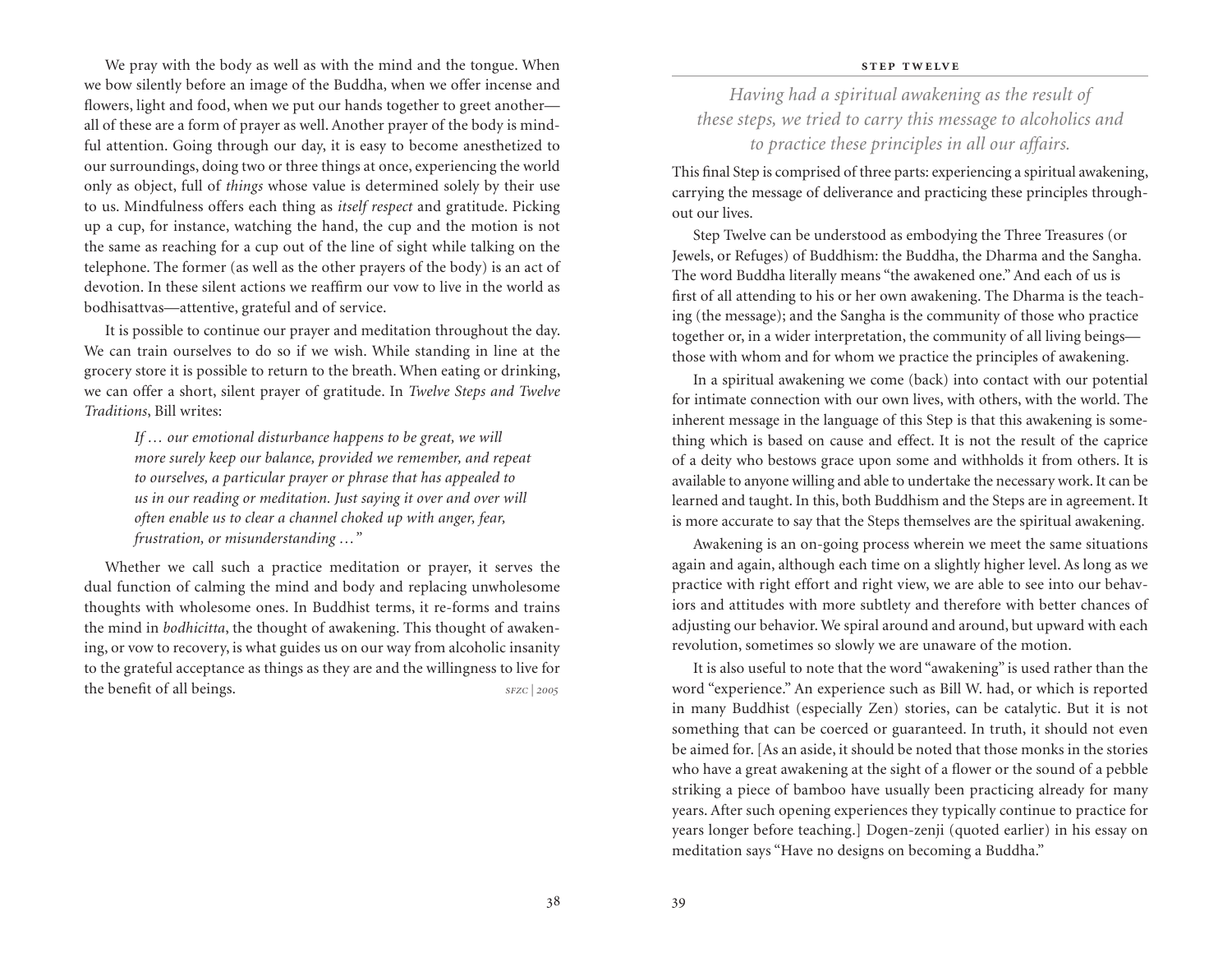There is an old Zen story that illustrates this very well:

*Ma'tsu was sitting in meditation when his teacher Nan-yueh passed by and asked, "What are you doing?"*

*"I'm meditating," said the monk.*

*"Why?" asked the teacher.*

*"In order to become a Buddha."*

*The teacher picked up a broken piece of tile and began to rub it vigorously.*

*Ma'tsu asked, "What are you doing?"*

*Nan-yueh replied, "I am rubbing this tile to make it into a mirror."*

This story can be understood in a number of ways. One sense of it is that we cannot (and do not need to try to) change our basic nature. A spiritual awakening is, at least in part, accepting who we are. Neither recovery nor practice is about polishing the tile, turning our efforts into Project John or Project Mary, recreating ourselves as the preconceived, perfected version we have envisioned. Rather, by Step Twelve, our effort is to turn toward the next suffering alcoholic and to find our practice not in personal spiritual adornment, but in service. Dogen defines enlightenment as effort without desire.

Buddhism expresses this in terms of the four bodhisattva vows:

*Beings are numberless; I vow to save them. Delusions are inexhaustible; I vow to end them. Dharma gates are endless; I vow to enter them. Buddha's way is unsurpassable; I vow to become it.*

Of course, these are at first glance (and at many subsequent glances) absurd and impossible. The task is endless and overwhelming. How can *I* save all beings? Isn't this the sort of absolute, perfectionist thinking that our sponsors often warn us against? And yet, these vows represent the essential understanding and practice of Buddhism.

To save all beings is not so much a task or even a vow as it is an on-going question and practice. What can this possibly mean? Who am I? Who are all beings? What is the relationship? What is this vow and what is salvation? To give ourselves over to this (and the other) vows is to accept for a long time a level of discomfort and a great deal of work: searching, discarding, experimenting, admitting at times to the discovery of fool's gold. In a sense it is only a vow that can be taken by one who does not understand the full extent of what she has undertaken.

Delusions and dharma gates are both without end, because every delusion is a potential dharma gate. "We will not regret the past nor wish to shut the door on it. No matter how far down the scale we have gone, we will see how our experience can benefit others." Each of my delusions and desires, each of my failings can be a great teaching when so approached. The courage to accept my karma without complaint or blame opens the door to understanding and forgiveness. This means the radical acceptance of everything that comes into my life as being somehow generated by me. It doesn't matter whether this is strictly true or not—at any rate it can't be proven or disproven. But to act as if it were true can help to release me from bondage to resentment.

Buddha's way is not somewhere else. It is right here. It is unsurpassable because there is nothing beyond this. Dogen quotes an old Chinese *tenzo* (monastic head cook) as saying, "Nothing in the world is hidden." This does not mean that we understand or even see what is right before our eyes. It takes practice and work and renunciation to become Buddha's way, which is to live in this moment, just as we are, just as it is. Just as in Step One we begin to renounce our delusions, in this vow we renounce all that stands between us and our life as Buddha. And Buddha is Buddha because she is awakened for the sake of all beings. This is the ultimate enlightenment. (There are those in Buddhist teaching, *arhats* and *pratyekabuddhas*, who awaken only to their own salvation. But this is understood as a partial, inferior enlightenment which is to be transcended.)

In Steps One through Five we address our own most urgent, life-threatening situation. If our lives are not ransomed from our addictions, anything else is meaningless. And yet, if we go no further than this in our recovery, we are living only half a life. It is in Steps Six through Twelve that we are reintegrated into the human community and are prepared to be of service. Step Twelve is the culmination of our work in this direction. It is the manifestation of our own recovery and of the bodhisattva vow.

"To carry the message" is the activity of the bodhisattva and of the recovering alcoholic. This is not to proselytize, but rather to model with our lives the possibilities available to all who wish to put an end to their suffering. In a way, it's almost a come-on. There is a story in the *Lotus Sutra* about children playing in a burning house. When they refuse to come out, their father calls in to them promising toys to tempt them away from the flames. On emerging, they find treasures. So it is with us. We are lured into recovery, into practice, by the promise that our suffering will be reduced. But, having taken the bait, we find an entirely new life waiting for us on the other side of our addiction.